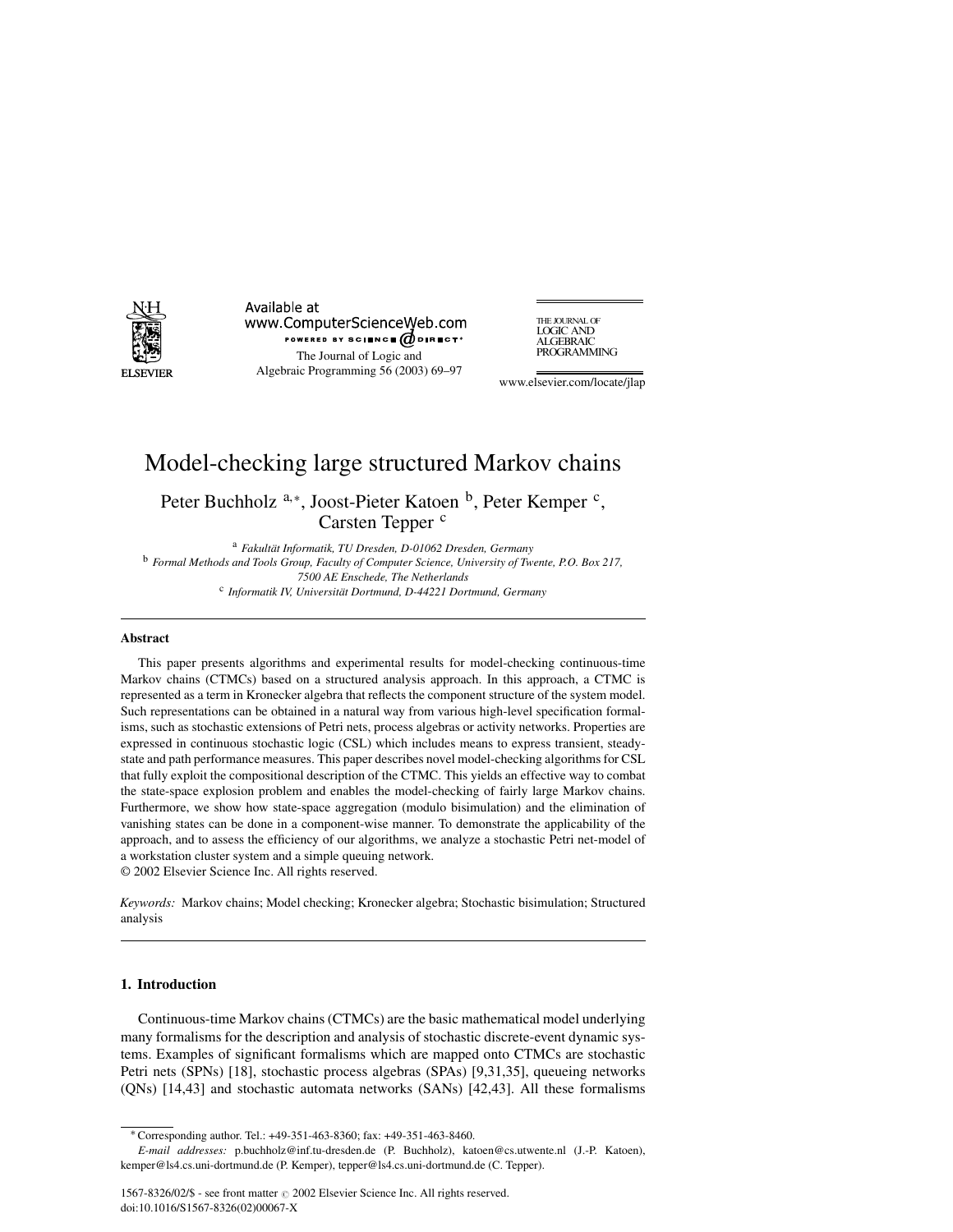allow a convenient and structured model description which is mapped onto a CTMC and subsequently analyzed using established numerical techniques for the stationary or transient analysis [43]. Measures of interest are usually specified at the model description level and are then transformed into rewards at the CTMC level. This yields a stochastic process, typically a Markov reward process (MRP) [30], which can be analyzed using numerical methods similarly to a CTMC.

However, although MRPs allow an integration of process and measures of interest, the pure specification of rewards is not always the right way to describe the property one wants to evaluate for a system. Often the requirements for a system state that the system has to observe at least a specific level of performance and a model is used to check that the system fulfills this task. For (untimed) concurrent systems, a popular approach for such a verification is to employ automated verification techniques such as model checking [23]. Model checking amounts to a systematic check of the validity of a requirement, formulated as a formula in an appropriate temporal logic, in all states of the model. Model checking has been widely used in practice [23] and has recently been extended in various directions including an extension for model-checking CTMCs. For this purpose, the temporal logic CSL was developed [1,2] as a stochastic extension of the branching-time temporal logic computation tree logic (CTL). In several follow-up papers this logic has been extended [6], applications have been described [4,29] and sophisticated model-checking algorithms have been introduced [36].

Like traditional CTMC analysis, the major problem of model-checking realistic examples is the state-space explosion. A possible approach to attack this state-space explosion problem is the use of symbolic techniques which extend approaches from standard model checking [23] and represent transition matrices using directed graph structures like multi-terminal binary decision diagrams (MTBDDs) [3,22]. For CSL model checking, this approach has recently been pursued in [36]. However, although MTBDDs may reduce the memory requirements, their operations become very slow and, typically, the model structure is not reflected by the symbolic representation. Besides, reduction using equivalences such as bisimulation does not always lead to a smaller BDD-representation of the model at hand.

Another approach to alleviate state-space explosion for the numerical analysis of CT-MCs and also for several functional analysis steps are so-called structured analysis approaches. The idea of these approaches is to represent the huge generator or transition matrix as a sum of Kronecker products of small component matrices. The approach has been first developed for networks of stochastic automata [42,43] and has been subsequently extended in various directions [8,14,19,24,38]. Structured analysis approaches allow the efficient analysis of large Markov chains and, due to the compositional description of the transition matrix, several other steps exploiting the model structure like aggregation due to equivalence or local elimination of vanishing states can be performed efficiently. As shown in [16,40] also CTL (or LTL) model checking can be realized very efficiently in the context of structured description of (ordinary) transition systems.

In this paper, we present a structured model-checking approach for CSL, thus combining and extending structured analysis and model checking of CTL-formulas. The presented approach has been implemented and integrated in the abstract Petri net notation (APNN) toolbox, a modular tool environment for the qualitative and quantitative analysis of discrete-event systems [15]. To summarize, this paper:

- presents model-checking algorithms for CSL that exploit structured analysis techniques based on a Kronecker representation of the CTMC,
- shows how bisimulation equivalence (i.e., lumping) can be used to minimize system descriptions component-wise while preserving the validity of CSL-formulas,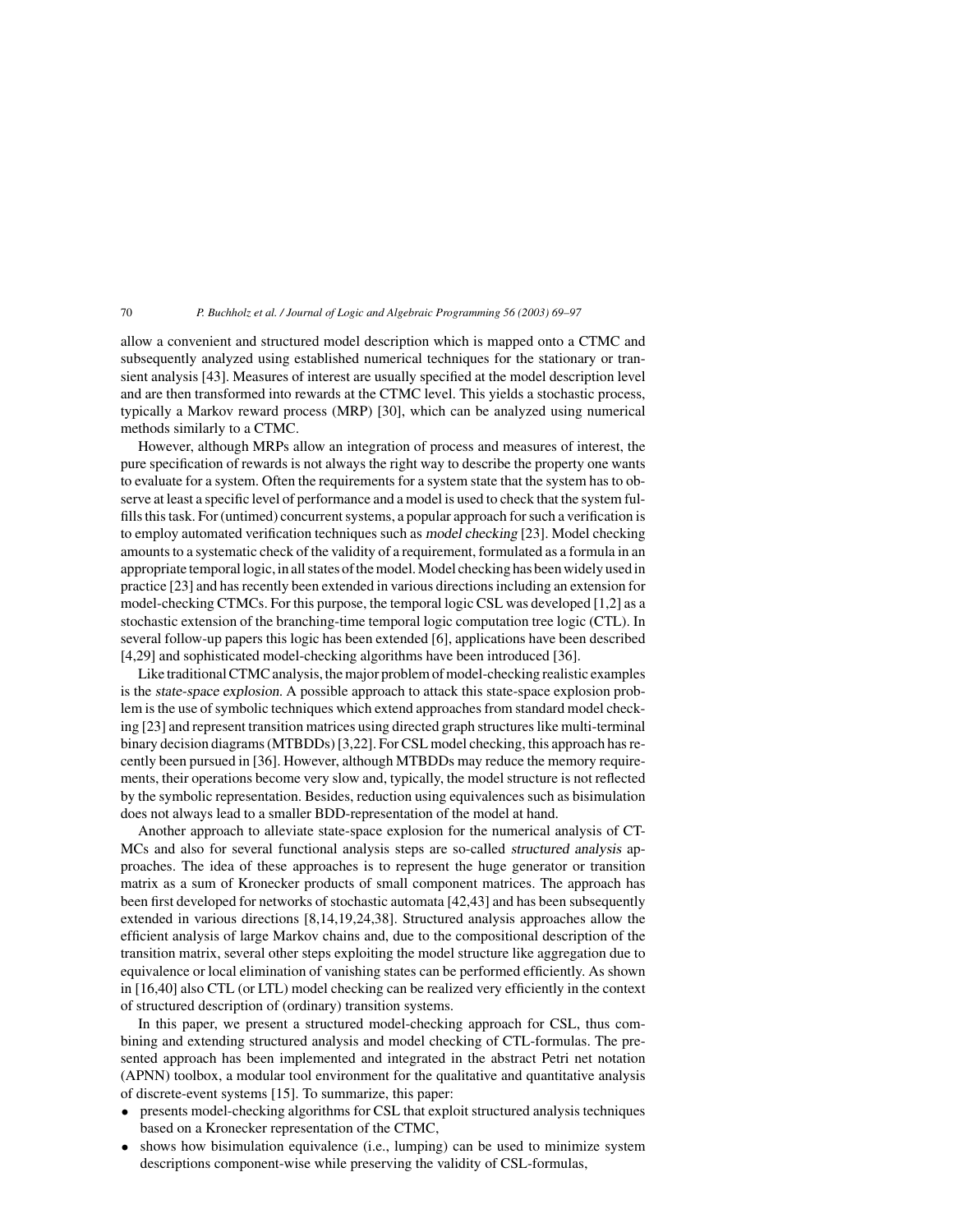- allows the consideration of vanishing states in CSL model checking, and
- provides empirical results substantiating the claim that structured analysis techniques are powerful means to combat the state-space explosion problem in model-checking CSL.

The techniques presented in this paper provide ample means to exploit the compositional nature of the model description—being it a superposed GSPN, a SPA specification, or the like—for both the model-checking procedures as well as for model reduction prior to verification.

## *1.1. Organization of the paper*

The following two sections introduce the basic model class, the underlying structured description of the CTMC, some notations and basic algorithms for stationary and transient CTMC analysis. Section 4 reviews the logic CSL and presents the basic steps of modelchecking CSL. Section 5 combines both approaches and presents the model-checking approach which uses the Kronecker representation of the generator matrix of the CTMC. Section 6 shows under which conditions vanishing states can be eliminated locally in the components. Section 7 introduces how bisimulation equivalence, which preserves the validity of CSL-formulas, can be used to reduce components and how the entire components can be substituted by reduced components in the structured description. Section 8 reports on the practical experiments that we conducted. Section 9 concludes the paper. The appendix summarizes the Kronecker operations.

#### **2. Basic definitions and notations**

Structured descriptions have been proposed in different forms and notations vary significantly. This paper uses the model class and most of the notation of [14,19]. For the representation of the state space we exploit the extensions given in [16]. The structured model-checking approach we present here can be easily extended to other Kronecker representations of the generator matrix like the hierarchical approach [8,12,17] or matrix diagrams [19,20]. However, to avoid an overloading of the notation, we restrict ourselves to the basic model class of [14].

## *2.1. Notational conventions*

Throughout the paper we use italic letters for scalars, calligraphic letters for sets, lower case boldface Roman or Greek letters for vectors and upper case boldface Roman letters for matrices. Vectors are usually row vectors, unless stated otherwise.  $\mathbb{R}, \mathbb{R}_{\geq 0}$  and  $\mathbb{R}_{>0}$  are the sets of real numbers, non-negative real numbers and strictly positive real numbers. Matrix and vector elements are indicated using brackets, e.g.,  $\mathbf{A}(i, j)$  and  $\mathbf{a}(i)$  indicate the i, jth of matrix **A** and the *i*th element of vector **a**, respectively.  $A<sup>T</sup>$  and  $a<sup>T</sup>$  denote the transposed matrix and vector, respectively.  $I_n$  indicates the identity matrix of order *n*. The value *n* is omitted if it is clear from the context. **1** and **0** are row vectors with 1 or 0 in all positions. Their length follows from the context. Numbering of elements in vectors and matrices starts with 0 and ends with n−1 for an n-dimensional vector or matrix. Square brackets are used to denote sub-matrices or sub-vectors, e.g., if  $A \in \mathbb{R}^{n \times n}$  and  $\mathscr{A}, \mathscr{B} \subseteq \{0, \ldots, n-1\}$ ,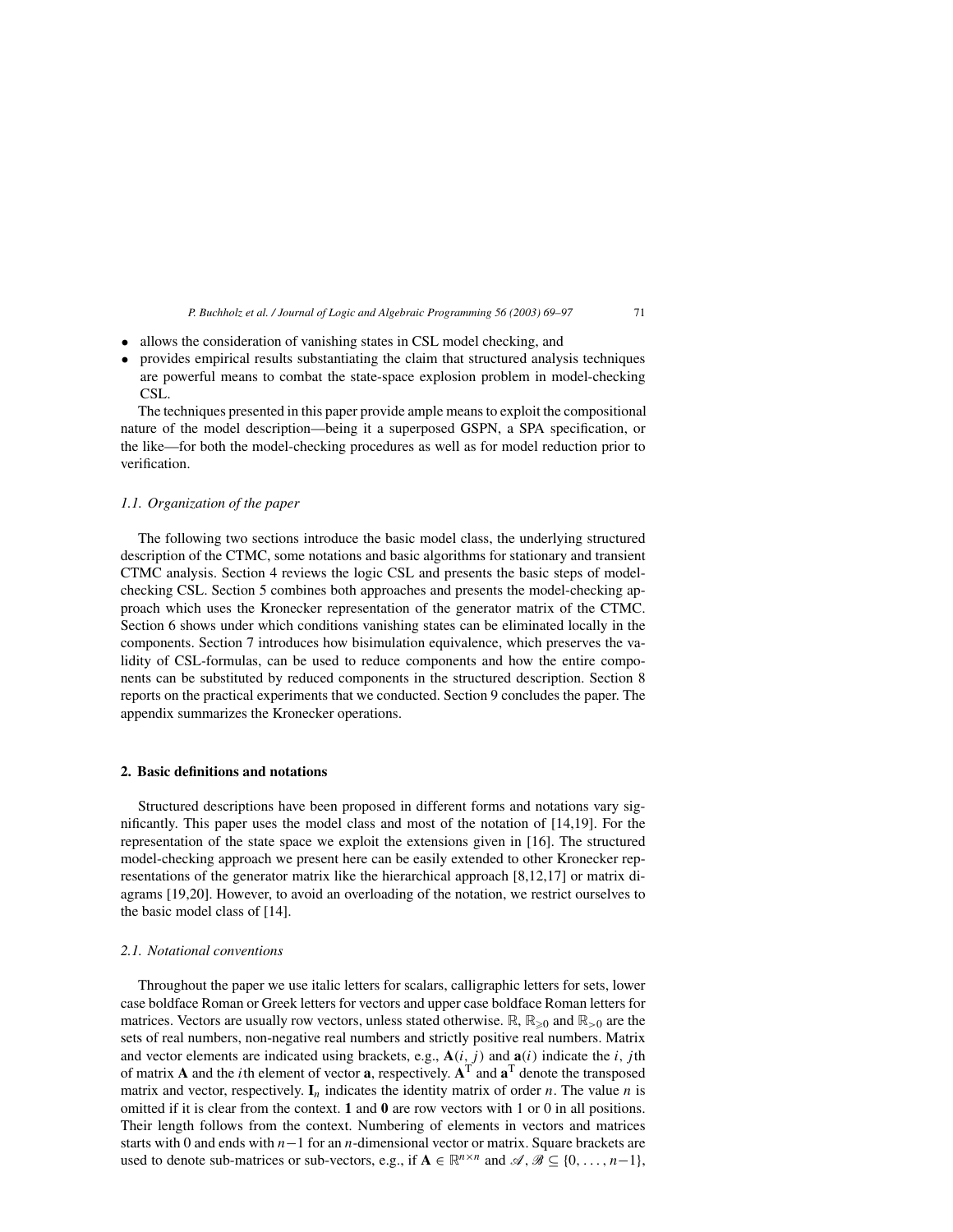then  $A[\mathcal{A}, \mathcal{B}]$  is a matrix including all rows with indices belonging to  $\mathcal A$  and all columns with indices belonging to B.  $\mathbf{A}[\mathcal{A}, \mathcal{B}](i, j)$  with  $0 \leq i < |\mathcal{A}|$  and  $0 \leq j < |\mathcal{B}|$  denotes element i, j in the sub-matrix. In the same way sub-vectors are defined, e.g.,  $\mathbf{a}[\mathcal{A}]$  is the sub-vector of  $\bf{a}$  including all elements belonging to  $\mathcal{A}$ .

#### *2.2. Continuous-time Markov chains*

As the basic mathematical model we consider CTMCs with state space  $\mathcal{T}$  and generator matrix **Q**. We are interested in stationary or transient results. Both types of results can be derived from the stationary or transient distribution vector of the CTMC. The stationary solution vector  $\pi$  is the solution of

$$
\boldsymbol{\pi} \cdot \mathbf{Q} = \mathbf{0} \quad \text{subject to } \boldsymbol{\pi} \cdot \mathbf{1}^{\mathrm{T}} = 1. \tag{1}
$$

The stationary solution is unique if the CTMC is ergodic. The transient solution  $\pi_t$  at time t is the solution of the differential equation  $\vec{\pi}_t = \pi_t \cdot \mathbf{Q}$  and is expressed as:

$$
\pi_t = \pi_0 \cdot \exp(\mathbf{Q} \cdot t), \tag{2}
$$

where  $\pi_0$  is the initial distribution at time 0. For stationary and transient analysis of CTMCs a large number of different solution techniques exist, for an excellent overview see [43].

Results related to CTMCs are often expressed in terms of rewards which can be assigned to states (rate-based rewards) or transitions (impulse-based rewards). Rewards are usually defined with respect to some measures-of-interest of the describing high-level model, e.g., populations in a queue of a QN. We consider rate-based rewards. (For the model-checking algorithm these rewards are between 0 and 1.) The column vector  $\rho \in \mathbb{R}_{\geqslant 0}^{|\mathcal{F}|}$  assigns nonnegative rewards to the states of a CTMC with state space  $\mathcal{T}$ . The mean stationary reward is given by  $\pi \cdot \rho$ , the mean transient reward at time t equals  $\pi_t \cdot \rho$ , and the accumulated reward in the interval [ $t_1, t_2$ ) is computed as  $\int_{t_1}^{t_2} \pi_t \cdot \rho \, dt$ .

#### *2.3. Component-based descriptions*

We consider Markov models consisting of components that interact via synchronized transitions. Such descriptions are common for SPAs [9,31,35], superposed SPNs [24,38], SANs [42,43] or QNs [14,43].

The model consists of  $K$  components numbered 1 through  $K$  that communicate via synchronization events from a set  $\mathscr{E}_S$ . Additionally, a set of local events  $\mathscr{E}_L$  describes transitions which do not belong to a communication. The sets  $\mathcal{E}_{S,k}$  and  $\mathcal{E}_{L,k}$  contain the synchronized and local events in which component k participates ( $\mathscr{E}_{S,k} \cap \mathscr{E}_{L,k} = \emptyset$ ). Each  $e \in \mathscr{E}_L$  belongs to exactly one set  $\mathscr{E}_{L,k}$  whereas each  $e \in \mathscr{E}_S$  belongs to at least two sets  $\mathscr{E}_{S,k}$  as it describes a communication between components. rate(e) is the rate of transition  $e \in \mathscr{E} = \mathscr{E}_S \cup \mathscr{E}_L.$ 

Let  $\widehat{\mathcal{T}}^k$  be the state space of component k with  $n_k = |\widehat{\mathcal{T}}^k|$ . States in  $\widehat{\mathcal{T}}^k$  are numbered 0 through  $n_k-1$ . For the moment we assume that  $\hat{\mathcal{T}}^k$  contains only tangible states and consider the problem of vanishing in Section 6.  $W_{k,e} \in \mathbb{R}_{\geqslant 0}^{n_k \times n_k}$  is a matrix describing the transitions according to event  $e$  in component  $k$ . Define

$$
\mathbf{R}_k = \sum_{e \in \mathscr{E}_{L,k}} \text{rate}(e) \cdot \mathbf{W}_{k,e}
$$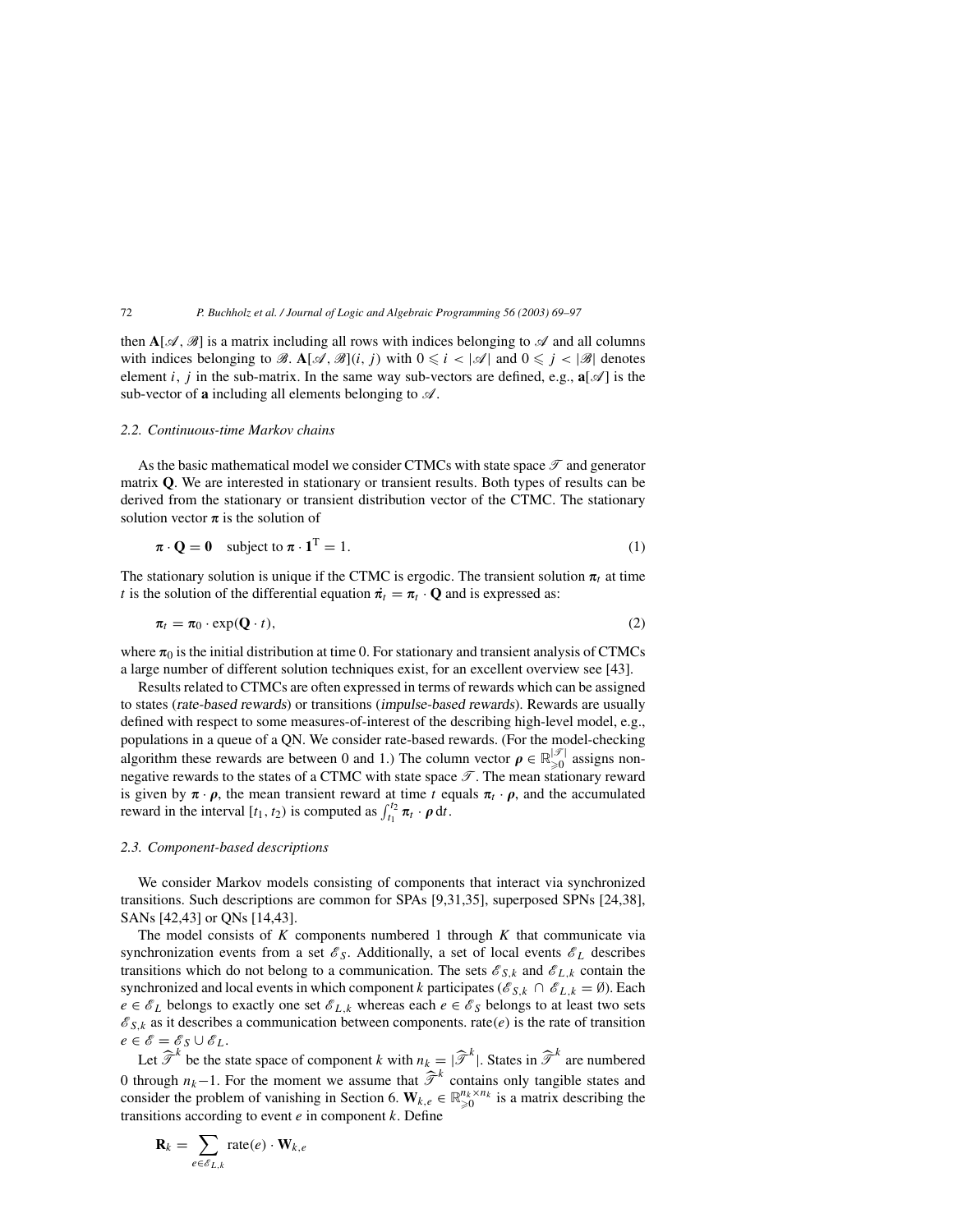the matrix of local transition rates for component k. For notational convenience let  $W_{k,e}$  = **I**<sub>nk</sub> for *e* ∉  $\mathcal{E}_{L,k}$  ∪  $\mathcal{E}_{S,k}$ . Boolean matrices **W**<sub>k,e</sub> are sufficient to indicate whether an event can take place or not; numerical entries in  $W_{k,e}$  other than 0 and 1 can be used to encode state dependent scaling factors that speed up or slow down an event. This feature is also used to account for the effect of probabilistic output bags, where an event that takes place in a state can make transitions to several, different states and the selection of a transition takes places according to a probability distribution. These probabilities give the numerical entries of  $W_{k,e}$ . Values of  $W_{k,e}$  can also be used to carry path probabilities for sequences of state transitions passing through vanishing states. Vanishing states are states with a zero sojourn time. Since those states are somewhat irrelevant for the timing behavior, it is common practice in performance evaluation to eliminate vanishing states and retain only the probabilities through sequences (paths) of vanishing states.  $W_{k,e}$  contains probabilities of such sequences that immediately follow an initial event e.

Let  $n_1^0 = 1$  and for  $l \le m$  let  $n_l^m = \prod_{k=1}^m n_k$ . The potential state space of the composed model with components  $1, \ldots, K$  equals  $\widehat{\mathcal{T}} = \widehat{\mathcal{T}}^1 \times \cdots \times \widehat{\mathcal{T}}^K$  and contains  $n_1^K$  states. Each state s from  $\widehat{\mathcal{T}}$  is described by a K-dimensional vector  $(x^1, \dots, x^K)$  where  $0 \le x^k$  <  $n_k$ ; this can be linearized to  $s = \sum_{k=1}^{K} x^k \cdot n_{k+1}^K$  (0 < s <  $n_1^K$ ). We use both representations interchangeably in this paper.

Based on this representation, the rate-matrix of the composed model is given by:

$$
\widehat{\mathbf{R}} = \sum_{e \in \mathscr{E}} \text{rate}(e) \cdot \underset{k=1}{\overset{K}{\otimes}} \mathbf{W}_{k,e} = \underset{k=1}{\overset{K}{\oplus}} \mathbf{R}_k + \sum_{e \in \mathscr{E}_S} \text{rate}(e) \cdot \underset{k=1}{\overset{K}{\otimes}} \mathbf{W}_{k,e},
$$
\n(3)

where ⊗ and ⊕ are the Kronecker sum and product, respectively (for details about these operations see [14,42] and the appendix). Thus,  $\bf{R}$  is defined as the sum of (a Kronecker sum of) transition matrices  $\mathbf{R}_k$  that refer to all transitions local to component k, and (a Kronecker product of) the transitions resulting from synchronizations between components.

Define  $\widehat{\mathbf{Q}} = \widehat{\mathbf{R}} - \text{diag}(\widehat{\mathbf{R}} \cdot \mathbf{1}^T)$  where diag(a) is a square matrix having the elements of vector **a** on the diagonal. The set of *reachable states* equals  $\mathcal{T} \subseteq \widehat{\mathcal{T}}$  and we let  $n = |\mathcal{T}|$ denote its cardinality. Let  $Q = \widehat{Q}[\mathcal{T}, \mathcal{T}]$ . As often  $\mathcal{T} \subset \widehat{\mathcal{T}}$ , we have  $Q \neq \widehat{Q}$  [14]. The set  $\mathcal T$  can be efficiently computed from the representation (3), since for  $x \in \mathcal T$ , we have that **K**  $\widehat{\mathbf{R}}(x, y) > 0$  implies  $y \in \mathcal{T}$ . For details about the corresponding algorithms we refer to [16]. We assume in the sequel that for each  $y^k \in \hat{\mathcal{T}}^k$  there exists a state  $(x^1, \dots, x^k) \in \mathcal{T}$ such that  $x^k = y^k$ ; otherwise, we may delete  $y^k$  from  $\hat{\mathcal{T}}^k$ . Observe that Eq. (3) implicitly also includes a description of the reachability graph of the system, where rates are neglected. If only the reachability graph (and not the generator matrix) is of interest, then it suffices to consider Boolean (instead of real) matrices. The structured representation, however, remains the same.

#### *2.4. Representing sets of states*

Different analysis steps work on different subsets of the state space, e.g., numerical analysis methods require knowledge of  $\mathscr{T}$  (rather than  $\widehat{\mathscr{T}}$ ) while model-checking algorithms typically consider states which fulfill a sub-formula of the formula to be verified. For  $\mathscr{S} \subseteq$  $\widehat{\mathcal{T}}$ , let  $\mathcal{Z}_{\mathcal{S}}$  be a function that maps any state  $s \in \mathcal{S}$  onto a natural number that is smaller than  $|\mathcal{S}|$  such that  $\mathbb{E}_{\mathcal{S}}$  is monotonic with respect to <, i.e.,  $s < s' \Rightarrow \mathbb{E}_{\mathcal{S}}(s) < \mathbb{E}_{\mathcal{S}}(s')$  for s,  $s' \in$  $\mathscr S$ . This function is used to map the K-dimensional representation of reachable states with a lexicographical order to an index set  $\{0, \ldots, |\mathcal{S}|-1\}$  while preserving this order.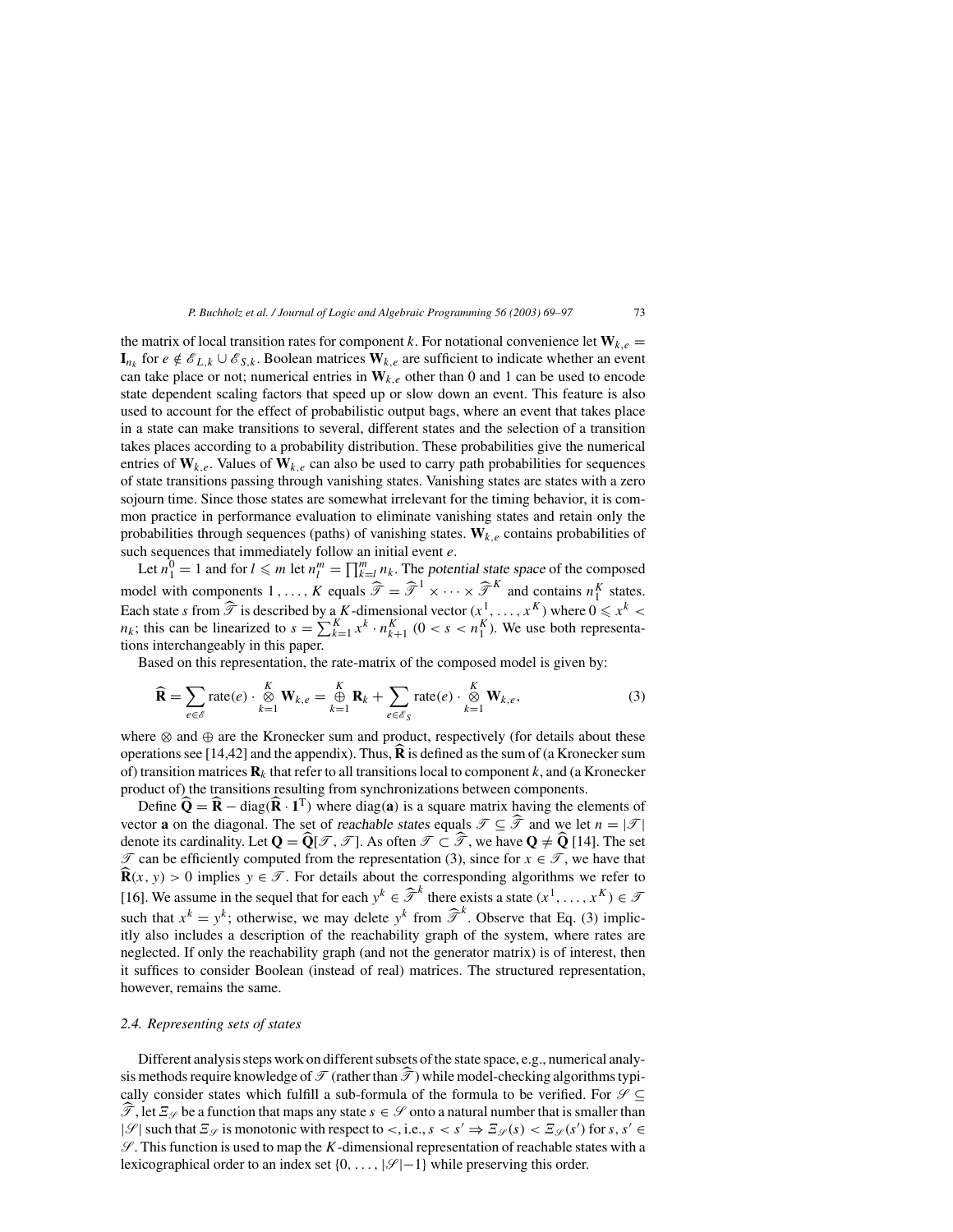We now describe a data structure that represents  $\mathcal S$  in a compact way while allowing fast access to individual states. First, notice that  $\hat{\mathcal{T}}$  can be represented by a tree with K levels, where each node at level k has  $n_k$  sons. A path in the tree corresponds to a state  $(x^1, \ldots, x^K)$ . Elimination of all paths to states from  $\hat{\mathcal{T}} \setminus \mathcal{S}$ , yields a representation of  $\mathscr{S}$ . The remaining nodes at level k describe states from  $\hat{\mathscr{T}}^k$  belonging to  $\mathscr{S}$ . Let  $RS_{\mathscr{S}}(x^1,\ldots,x^k) = \{y \in \mathscr{S} \mid x^1 = y^1 \wedge \cdots \wedge x^k = y^k\}$ , the subset of states from  $\mathscr{S}$  with fixed states for the components 1 through k.  $RS_{\mathscr{S}}(x^1, \ldots, x^k)$  refers to a sub-tree with root at level  $k+1$ ; this sub-tree is denoted  $RS_{\mathscr{S}}^{k+1}(x^1, \ldots, x^k)$  (which is the subset of states from  $\hat{\mathcal{T}}^{k+1}$  which belong to states from  $\mathcal{S}$  given that the state of components 1 through k equals  $(x^1, ..., x^k)$ ). Finally,  $RS_{\mathscr{S}}( ) = \mathscr{S}$  and  $RS_{\mathscr{S}}^1( )$  is the root of the tree.

Let us now discuss how we can minimize this tree representation. Sub-trees  $RS_{\mathscr{S}} \times$  $(x^1, \ldots, x^k)$  and  $RS_{\mathscr{S}}(y^1, \ldots, y^k)$  are equal, if and only if

$$
RS_{\mathcal{S}}^{k}(x^{1},...,x^{k-1}) = RS_{\mathcal{S}}^{k}(y^{1},...,y^{k-1})
$$

and all pairs of sub-trees  $RS_{\mathscr{S}}(x^1, \ldots, x^k, x^{k+1}), RS_{\mathscr{S}}(y^1, \ldots, y^k, y^{k+1})$  with  $x^{k+1} = y^{k+1}$ are equal. Using a folding operation in a bottom-up manner, like in ordered BDDs [7], equal sub-trees are represented once. For a given ordering of components, this yields a unique acyclic graph (DAG) that represents  $\mathcal{S}$ . By introducing appropriate arc inscriptions it is possible to derive for each state  $s \in \mathscr{S}$  the number  $\mathcal{Z}_{\mathscr{S}}(s)$ . To realize this mapping, one basically has to count the number of leaves to the left of the path of a state  $x$  in the tree. The cardinality of leaves in isomorphic sub-trees is equal, and thus remains invariant under folding. By assigning corresponding weights on arcs of the DAG,  $\mathcal{Z}_{\mathcal{S}}$  is evaluated for a path  $x^1, \ldots, x^K$  in the DAG by summing arc weights at each node which leave from the left positions of  $x^k$  in  $(x^1, \ldots, x^{k-1})$  plus the position of  $x^K$  in  $RS_{\mathscr{S}}(x^1, \ldots, x^{K-1})$ . An implementation typically precomputes such weights to avoid the local summation at each node.

**Example 2.1.** Consider the transition graphs of components  $M_1$ ,  $M_2$  and  $M_3$  depicted in Fig. 1. Rates are omitted in this example, as we are only interested in a representation of the reachable state space. Labels  $l_i$  ( $i = 1, 2, 3$ ) refer to local transitions in component  $i$ , all remaining labels describe synchronizations. Labels a, b indicate synchronizations between  $M_1$  and  $M_2$ , whereas c, d indicate synchronizations between  $M_2$  and  $M_3$ . Initial states are indicated by double circles.  $\hat{\mathcal{T}}$  consists of 18 states of which 12 are reachable. The DAG on the right-hand side of Fig. 1 represents  $\mathscr{T}$ . Values for  $\mathscr{E}_{\mathscr{T}}$  are derived by tra-



Fig. 1. Example with three components and DAG representation of  $\mathcal{T}$ .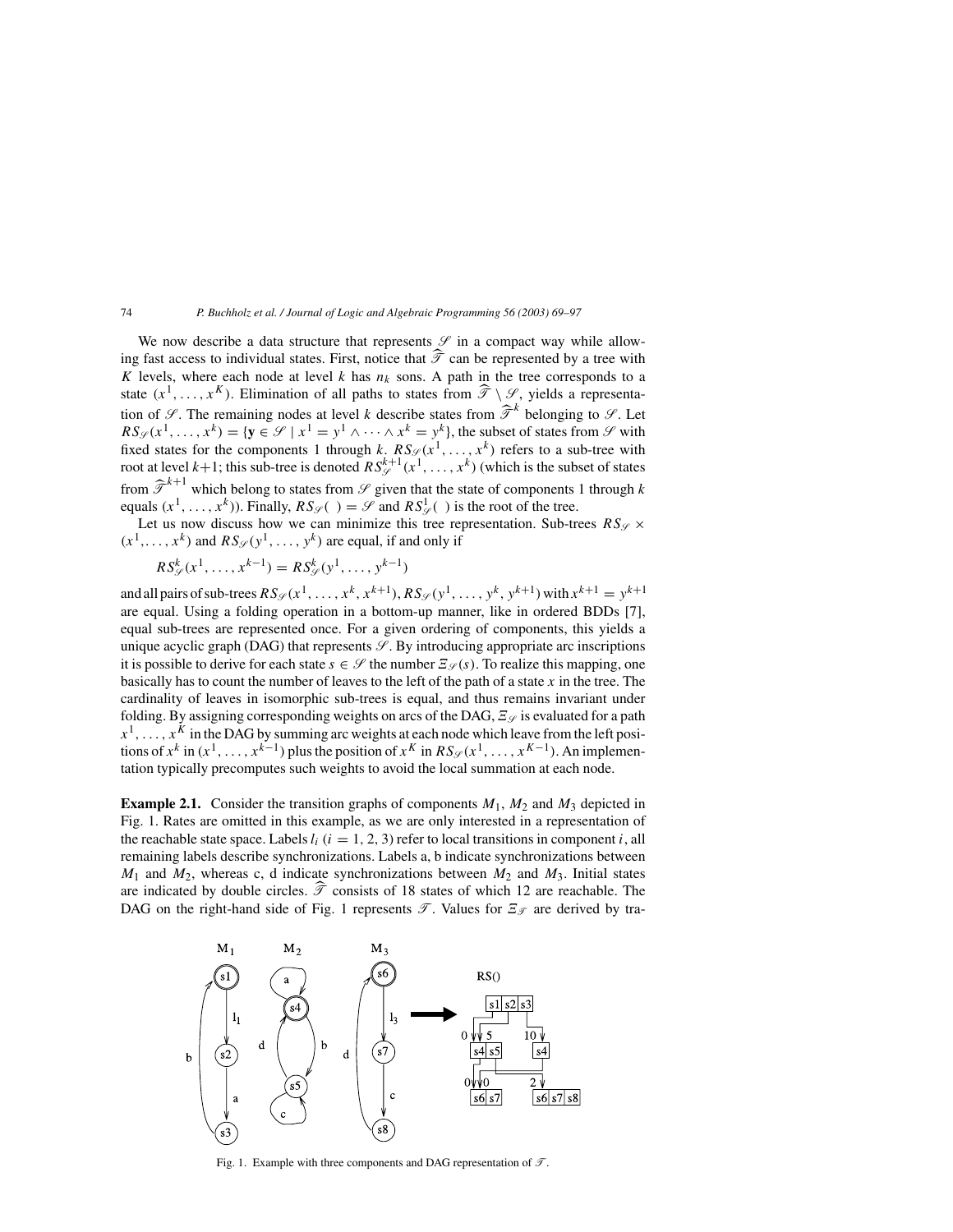versing the path through the graph from top to bottom, adding all arc weights and adding at the end the lexicographical position of the element in the leaf node (starting with 0 for the first element), e.g.,  $\mathcal{Z}_{\mathcal{F}}(s2, s5, s7) = 5 + 2 + 1 = 8$  and  $\mathcal{Z}_{\mathcal{F}}(s3, s4, s6) = 10 +$  $0 + 0 = 10.$ 

## **3. Structured analysis of Markov chains**

In the previous section, compact representations for  $\widehat{Q}$  and  $\mathcal{T}$  have been presented. These representations are only useful if they can be exploited in analysis algorithms. Fortunately, this is the case for the Kronecker representation of the generator matrix and the DAG representation of  $\mathcal{T}$ . In this section, we give a brief overview of structured analysis techniques and refer to the literature for further details. Transient analysis is considered in some more detail, because it is the basic technique to verify time-bounded until operators in CSL (see Section 4).

## *3.1. Stationary analysis*

For the determination of the stationary vector  $\pi$  according to (1), iterative numerical solution techniques are applied which compute consecutive approximations  $p^{(i)}$  until the iteration vector is sufficiently near to  $\pi$ . A large number of iterative methods exist for the stationary analysis of CTMCs [43]. Many of them are applicable in conjunction with the Kronecker representation of the generator matrix. Distinguishing aspects of the iterative methods are whether they perform iterations on  $\hat{\mathcal{T}}$  (states from  $\hat{\mathcal{T}} \setminus \mathcal{T}$  receive zero probability during iteration) or on (preferably)  $\mathcal T$  and whether iteration is performed row-wise or column-wise. Different algorithms to multiply a vector with a Kronecker representation of **Q** are introduced and tested in [14]. That paper also presents basic numerical solution algorithms based on these multiplication algorithms. Advanced structured solution techniques are presented in [13].

#### *3.2. Transient analysis*

For transient analysis, i.e., the computation of  $\pi_t$  according to (2), randomization [27,43] is the most efficient analysis technique for almost all CTMCs. Randomization in conjunction with the Kronecker representation of the generator matrix has been considered in [39]. Since randomization is also applied for model-checking CSL (as discussed in [5]), we present here the main steps. Randomization requires computing Poisson probabilities for a rate  $\lambda$  and a time horizon t according to  $\beta_i(\lambda, t) = e^{-\lambda \cdot t}((\lambda \cdot t)^i / i!)$ , i.e.,  $\beta_i(\lambda, t)$  is the probability that a Poisson process with rate  $\lambda$  generates i events in an interval of length t. A straightforward computation of  $\beta_i(\lambda, t)$  is numerically stable only for relatively small values of  $\lambda \cdot t$ , for arbitrary values of  $\lambda \cdot t$ , the approach of Fox and Glynn [26] is frequently employed, which gives left and right truncation points  $0 \le l < r$ , such that  $\beta_i(\lambda, t) = 0$  for  $i < l$  and  $i > r$ .

Let  $\mathbf{p}^{(0)} = \pi_0$  be the initial vector. Then  $\pi_t$  is given by:

$$
\pi_t = \sum_{i=0}^{\infty} \mathbf{p}^{(i)} \cdot \beta_i(\lambda, t), \tag{4}
$$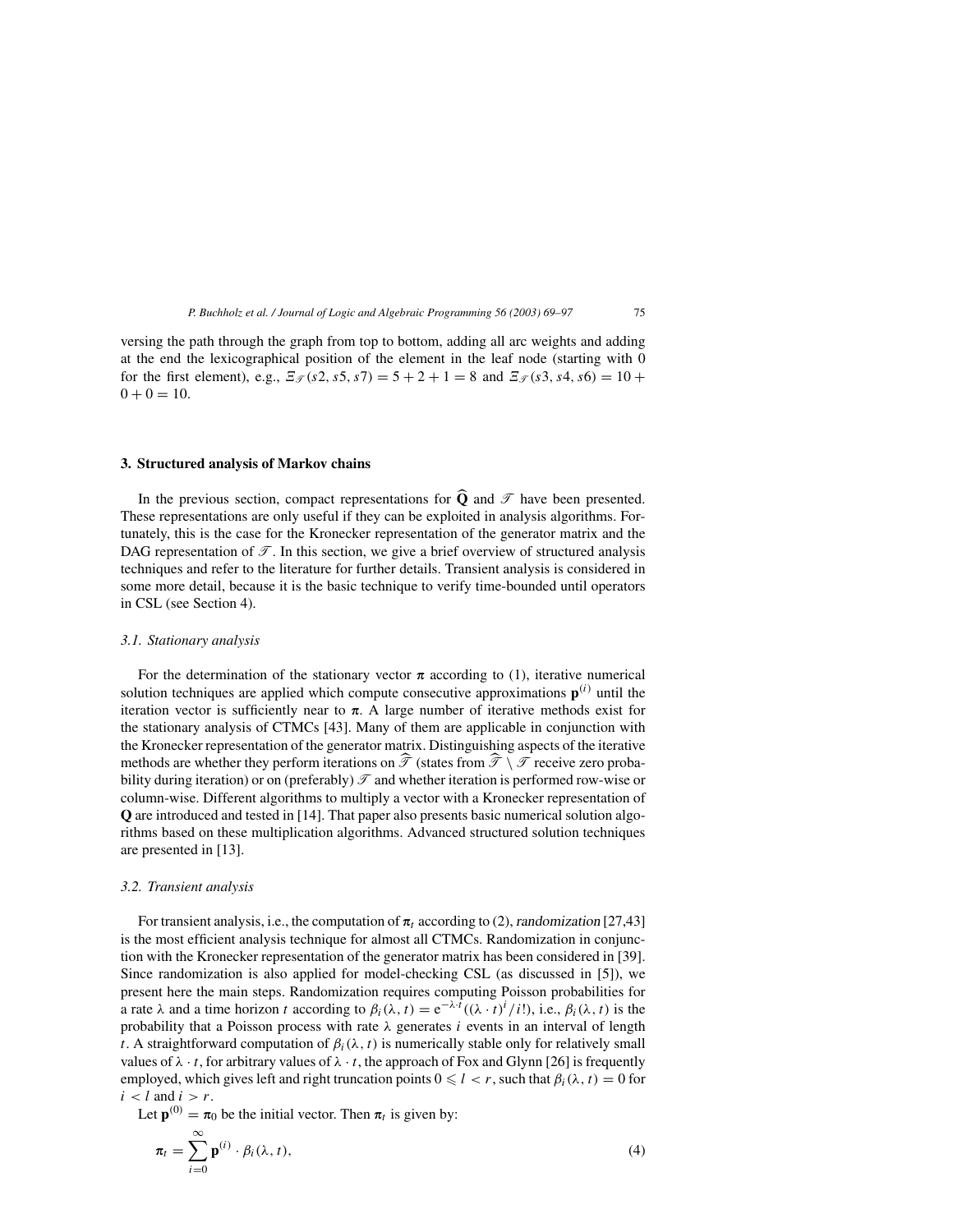where  $\mathbf{p}^{(i+1)} = \mathbf{p}^{(i)} + \lambda^{-1} \cdot \mathbf{p}^{(i)} \cdot \mathbf{Q}$  (*i*  $\geqslant 0$ ) and  $\lambda \geqslant \max_{x \in \{0, \dots, |\mathcal{T}|\}}(|\mathbf{Q}(x, x)|)$ . The above sum can be truncated by defining  $i_{\varepsilon}$  such that  $1 - \sum_{i=0}^{i_{\varepsilon}} \beta_i(\lambda, t) \leq \varepsilon$ . In practice  $i_{\varepsilon}$  is often significantly smaller than  $r$ , the right truncation point. Truncation of the sum in (4) yields a result vector where the error can be bounded by  $\varepsilon$ .

Often measures-of-interest are computed for a reward vector  $\rho$ . In this case, (4) becomes

$$
\mathbf{p}^{(0)} \cdot \left( \sum_{i=0}^{i_{\varepsilon}} \beta_i(\lambda, t) \cdot \left( \mathbf{I} + \lambda^{-1} \cdot \mathbf{Q} \right)^i \right) \cdot \rho
$$
 (5)

to compute the expected reward at time t. If  $Q$  is defined as sub-matrix of  $Q$ —which has a Kronecker representation—then  $\mathbf{I} + \lambda^{-1} \mathbf{Q}$  also has a Kronecker representation, i.e.,

$$
\mathbf{I} + \lambda^{-1} \cdot \mathbf{Q} = \underbrace{(\mathbf{I} - \lambda^{-1} \cdot \text{diag}(\hat{\mathbf{R}} \cdot \mathbf{1}^T) [\mathcal{F}, \mathcal{F}])}_{= \text{diag}(\mathbf{d})} + \lambda^{-1} \cdot \hat{\mathbf{R}} [\mathcal{F}, \mathcal{F}].
$$
 (6)

Here **d** is a vector of length  $\mathcal{T}$  that contains diagonal entries. Recall that  $\widehat{\mathbf{R}}$  is represented in a structured way, cf. Eq. (3). The scalar value  $\lambda^{-1}$  can be multiplied with matrices of Kronecker sums and one matrix of each Kronecker product such that a similar structure as for **Q** is obtained. This facilitates the use of the multiplication algorithms for vectors and sub matrices of  $\overline{\mathbf{R}}$  as presented in [14].

In principle, the iteration (5) can be performed from left-to-right or from right-to-left. In both cases, vector–matrix products have to be computed, either by row or by column. A multiplication from right-to-left is preferable if results have to be computed for different initial vectors  $\mathbf{p}^{(0)}$ , because for each vector only a vector product has to be computed (provided the product of the reward vector with the matrix has been precomputed). This will appear during CSL model-checking, cf. Section 5. Multiplication from left-to-right is preferable when results are computed for a single initial vector. In this case, the computation for different reward vectors only requires a single vector product (provided the product of the initial distribution with the matrices has been precomputed).

Further optimizations of randomization in combination with a Kronecker representation of the generator matrix are considered in [39].

## **4. Model-checking Markov chains**

The temporal logic CSL, developed originally in [1,2] and extended in [6], provides a powerful means to specify path-based as well as traditional state-based measures on CTMCs in a concise, flexible and unambiguous way. This paper considers model-checking CSL based on a Kronecker representation of the CTMC under consideration. This section presents the important basic concepts of paths and state-labeling, recalls the logic CSL, and summarizes its main model-checking algorithms.

## *4.1. Context*

CSL is based on the well-known branching-time temporal logic CTL [21] and probabilistic CTL (PCTL) [28]; a steady-state operator, a time-bounded until, and a probabilistic (path) operator constitute its main ingredients. It allows one to state, for example, that the probability of reaching a certain set of goal-states within a specified real-valued time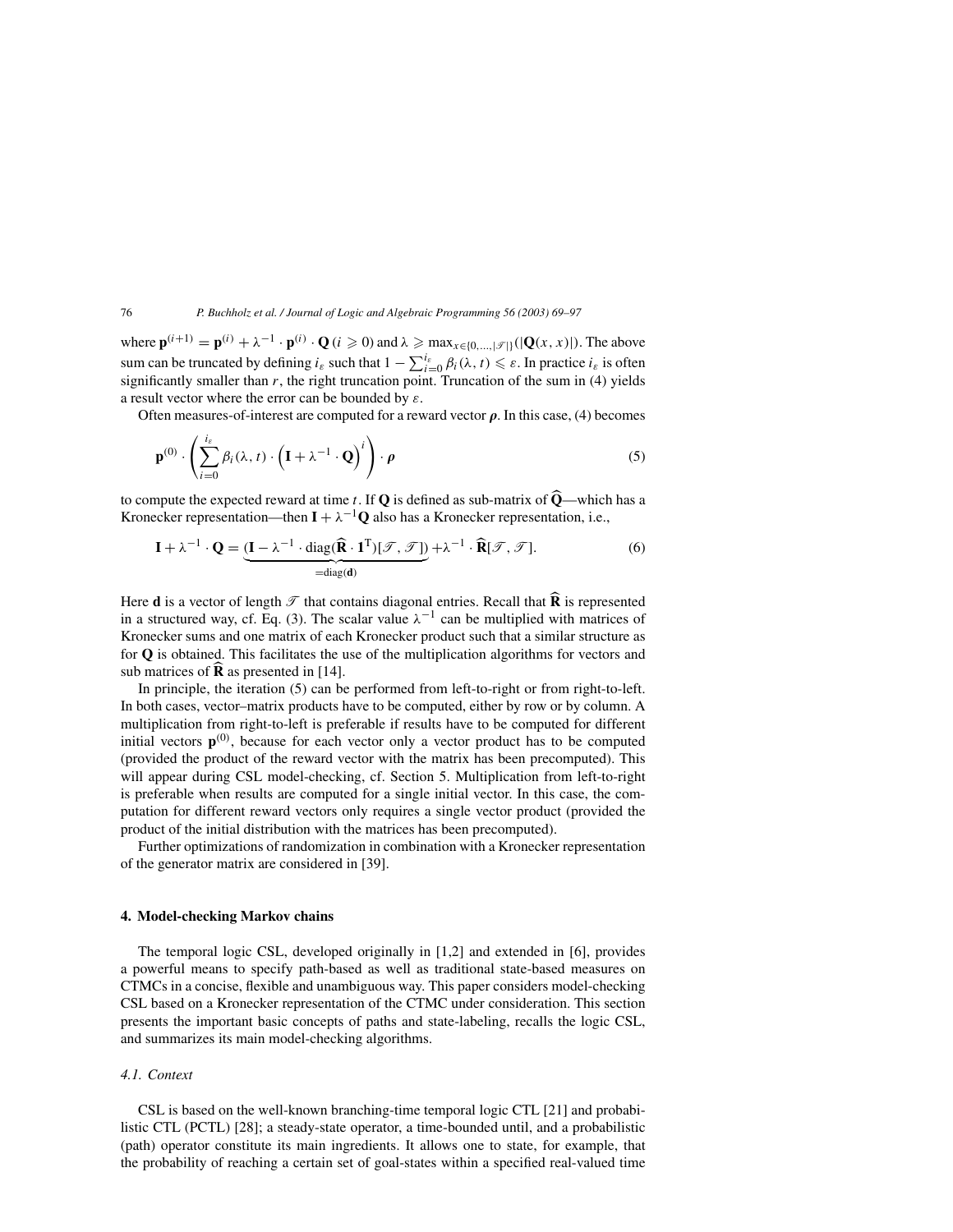bound, provided that all paths to these states obey certain properties, is at least/at most some probability value.

Verification of a given finite-state CTMC against a CSL formula is performed using model checking. The model-checking problem for CSL is decidable for rational time bounds [1,2]. Approximate CSL model-checking algorithms have been studied in [6] where the satisfaction of time-bounded until formulas is shown to be based on solving a (recursive) Volterra equation system. More recently, verifying time-bounded until formulas has been reduced to the problem of computing transient-state probabilities for CTMCs [5]. This significant result employs a formula-dependent transformation of the CTMC and more importantly—allows one to adopt efficient techniques like *randomization* [27,43] for verifying time-bounded until-formulas. A naive approach to model-check time-bounded until properties requires to perform this procedure for each state. An improvement suggested in [36] accumulates the required probabilities for all states simultaneously, yielding an improvement of  $O(|\mathcal{T}|)$  time. Two prototype implementations for CSL model checking do exist: ETMCC [32] that is based on a representation of the CTMC by sparse matrices, and PRISM [36,41], a symbolic CSL model checker using MTBDDs.

#### *4.2. State-labeling and paths*

For model-checking purposes, CTMCs are extended with a state-labeling that indicates which elementary propositions hold in a state. In practice, atomic propositions connect a logic with a specific modeling formalism like SPNs or SPAs. Here, we consider state-based propositions, i.e., an atomic proposition is an (in)equality over functions with state variables as their parameters. A concrete example of a set of atomic propositions are (in)equalities of arithmetic expressions that are constructed from state variables, constants (e.g., reals) and arithmetic operations (such as  $\{+, -, \cdot\}$ ). In a Petri net context, state variables are places and the value of a state variable in a given state is defined by the number of tokens at the place. Example atomic propositions are, e.g., "the number of tokens in place P exceeds 4", or "P1 and P2 together contain at least 2 tokens". More concrete examples are provided in Section 8.

Let AP be a fixed, finite set of atomic propositions. Function L is a *labeling* function which assigns to each state  $s \in \mathcal{T}$  the set  $L(s)$  of atomic propositions that are valid in s. To allow for a standard interpretation of temporal operators such as the until-operator in the untimed case, we do allow self-loops. We thus allow the system to occupy the same state before and after a transition. This does neither alter the transient nor the stationary behavior of the CTMC since diagonal entries of **Q** contain the negative row sums of off-diagonal values, so presence or absence of self-loops does not make a difference and is visible in **R**, but not in **Q**. Let  $\mathbf{R} : \mathcal{T} \times \mathcal{T} \to \mathbb{R}_{\geq 0}$  be the rate matrix of the CTMC, with  $\mathbf{R}(s, s) > 0$ for states equipped with a self-loop, and  $e(s) = \sum_{s' \in \mathcal{F}} \mathbf{R}(s, s')$ . The probability of taking a transition from s within t time units thus equals  $1 - e^{-e(s)t}$ . A state s is absorbing if  $\mathbf{R}(s, s') = 0$  for all states s'. We have  $\mathbf{Q} = \mathbf{R} - \text{diag}(\mathbf{e})$ .

A path through a CTMC M is an alternating sequence  $\sigma = s_0 t_0 s_1 t_1 s_2 \dots$  with **R**(s<sub>i</sub>,  $s_{i+1}$ ) > 0 and  $t_i \in \mathbb{R}_{>0}$  for all i. The time stamps  $t_i$  denote the amount of time spent in state  $s_i$ . Let Path $^M$  denote the set of paths through  $M$ .  $\sigma[i]$  denotes the  $(i+1)$ th state of  $\sigma$ , i.e.,  $\sigma[i] = s_{i+1}$ .  $\sigma \mathcal{Q}t$  denotes the state of  $\sigma$  occupied at time t, i.e.,  $\sigma \mathcal{Q}t = \sigma[i]$  with i the largest index such that  $t < \sum_{j=0}^{i} t_j$ . Let Pr<sub>s</sub> denote the unique probability measure on sets of paths that start in s [6].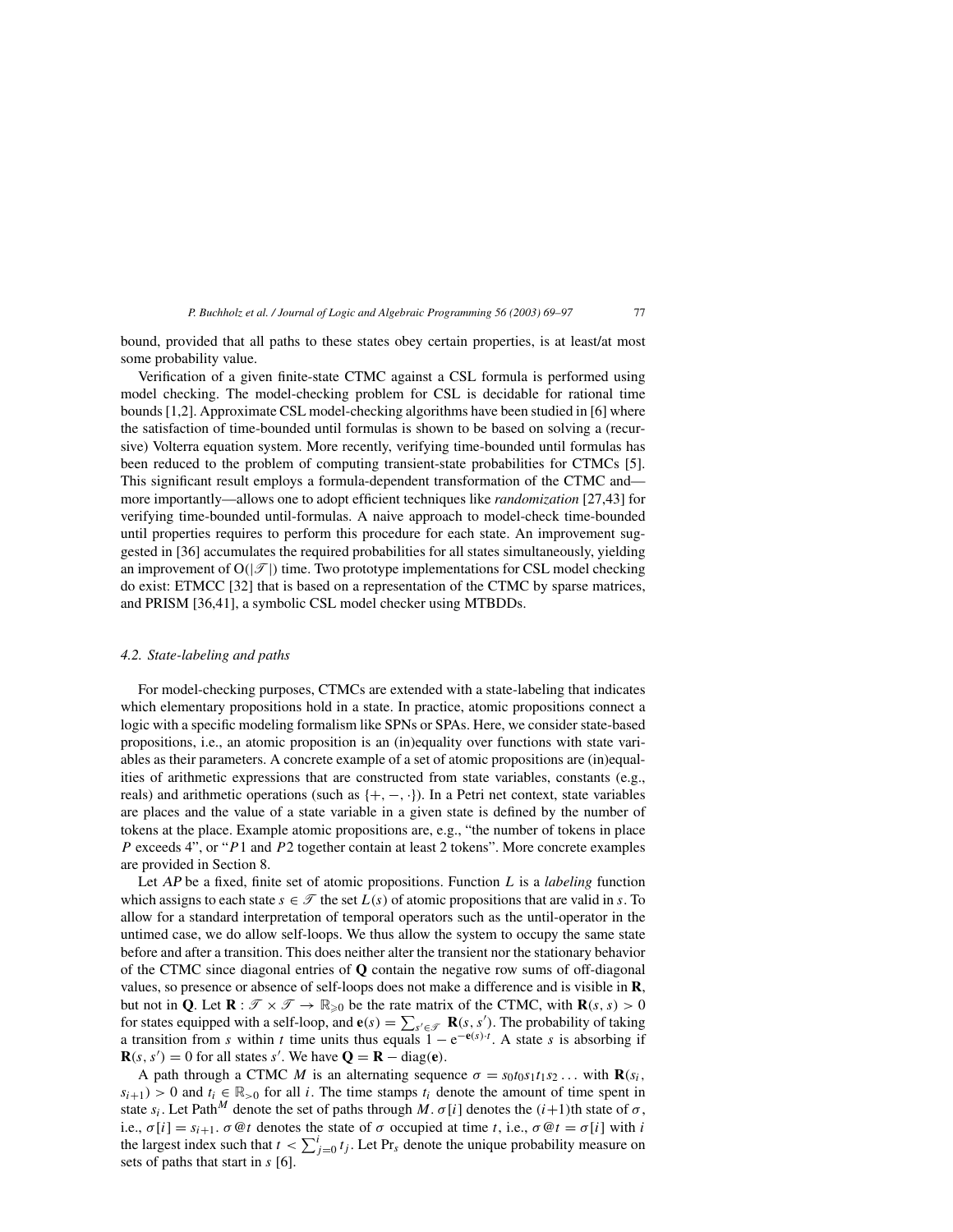## *4.3. The temporal logic CSL*

Let  $a \in AP$ ,  $p \in [0, 1]$ , comparison operator  $\leq \in \{\leq, \geq\}$  and  $I \subseteq \mathbb{R}_{\geq 0}$ . The syntax of CSL is:

$$
\Phi ::= \mathrm{tt}|a|\Phi \wedge \Phi| \neg \Phi| \mathcal{S}_{\leq p}(\Phi)|\mathcal{P}_{\leq p}(\Phi \mathcal{U}^I \Phi).
$$

The other Boolean connectives are derived in the usual way, i.e.,  $ff = \neg ft$ ,  $\Phi \lor \Psi =$  $\neg(\neg \Phi \land \neg \Psi)$ , and  $\Phi \to \Psi = \neg \Phi \lor \Psi$ .  $\mathcal{S}_{\leq p}(\Phi)$  asserts that the steady-state probability for a  $\Phi$ -state meets the bound  $\leq p$ .  $\mathcal{P}_{\leq p}(\Phi \mathcal{U}^I \Psi)$  asserts that the probability measure of the paths satisfying  $\Phi \mathscr{U}^I \Psi$  (see below) meets the bound given by  $\leq p$ . (For the sake of simplicity, we do not consider the next state operator in this paper). The semantics of CSL is defined by [5,6]:

$$
s \models \text{tt} \quad \text{for all } s \in \mathcal{T},
$$
  
\n
$$
s \models a \quad \text{iff } a \in L(s),
$$
  
\n
$$
s \models \neg \Phi \quad \text{iff } s \not\models \Phi,
$$
  
\n
$$
s \models \mathcal{G}_{\preceq p}(\Phi) \quad \text{iff } \lim_{t \to \infty} \Pr_s \{ \sigma \in \text{Path}^M \mid \sigma \mathcal{Q}t \models \Phi \} \preceq p,
$$
  
\n
$$
s \models \mathcal{P}_{\preceq p}(\Phi \mathcal{U}^I \Psi) \quad \text{iff } \text{Prob}^M(s, \Phi \mathcal{U}^I \Psi) \preceq p.
$$

The limit in the fourth equation always exists as  $M$  contains finitely many states [43]. Prob<sup>M</sup>( $\cdot$ ) is defined by:

$$
\mathrm{Prob}^M(s, \Phi \mathscr{U}^I \mathscr{V}) = \mathrm{Pr}_s \{ \sigma \in \mathrm{Path}^M \mid \sigma \models \Phi \mathscr{U}^I \mathscr{V} \}.
$$

 $\Phi \mathscr{U}^I \Psi$  asserts that  $\Psi$  will be satisfied at some time instant in the interval I and that at all preceding time instants  $\Phi$  holds:

$$
\sigma \models \Phi \mathscr{U}^I \mathscr{V} \quad \text{iff } \exists t \in I \cdot (\sigma \mathscr{Q} t \models \mathscr{V} \wedge \forall \tau < t, \sigma \mathscr{Q} \tau \models \Phi).
$$

Note that for  $I = \emptyset$  the formula  $\Phi \mathcal{U}^I \Psi$  is not satisfiable The standard until operator is obtained by taking I equal to  $[0, \infty)$ .

## *4.4. Model-checking algorithms*

Model-checking CSL [5,6] is performed in the same way as for CTL [21] and PCTL [28], by recursively computing the set Sat( $\Phi$ ), i.e., the set of states that satisfy  $\Phi$ . For the Boolean operators this is exactly as for CTL.

For determining Sat( $\mathscr{S}_{\leq p}(\vec{\Phi})$ ), first Sat( $\vec{\Phi}$ ) is computed, and a graph analysis is carried out to determine the bottom strongly connected components (BSCCs) of  $M$ , i.e. the set of SCCs in  $M$  that, once entered, cannot be left any more. The steady-state probability distribution  $\pi^B$  inside each BSCC B is determined using standard means [43]: by solving a linear equation system in the size of the BSCC at hand. Then, the probabilities of reaching a BSCC B from a given state s are computed for each B. State s now satisfies  $\mathscr{S}_{\leq p}(\Phi)$  if:

$$
\sum_{B} \left( \Pr\{\text{reach } B \text{ from } s\} \cdot \sum_{s' \in B \cap \text{Sat}(\Phi)} \pi^B(s') \right) \trianglelefteq p.
$$

Checking time-bounded until formulas is based on determining the least solution of a set of integral equations. For instance, for the simplest case,  $I = [0, t]$  we have that Prob<sup>M</sup>  $(s, \Phi \mathscr{U}^{[0,\bar{t}]} \Psi)$  equals 1 if  $s \in$  Sat( $\Psi$ ),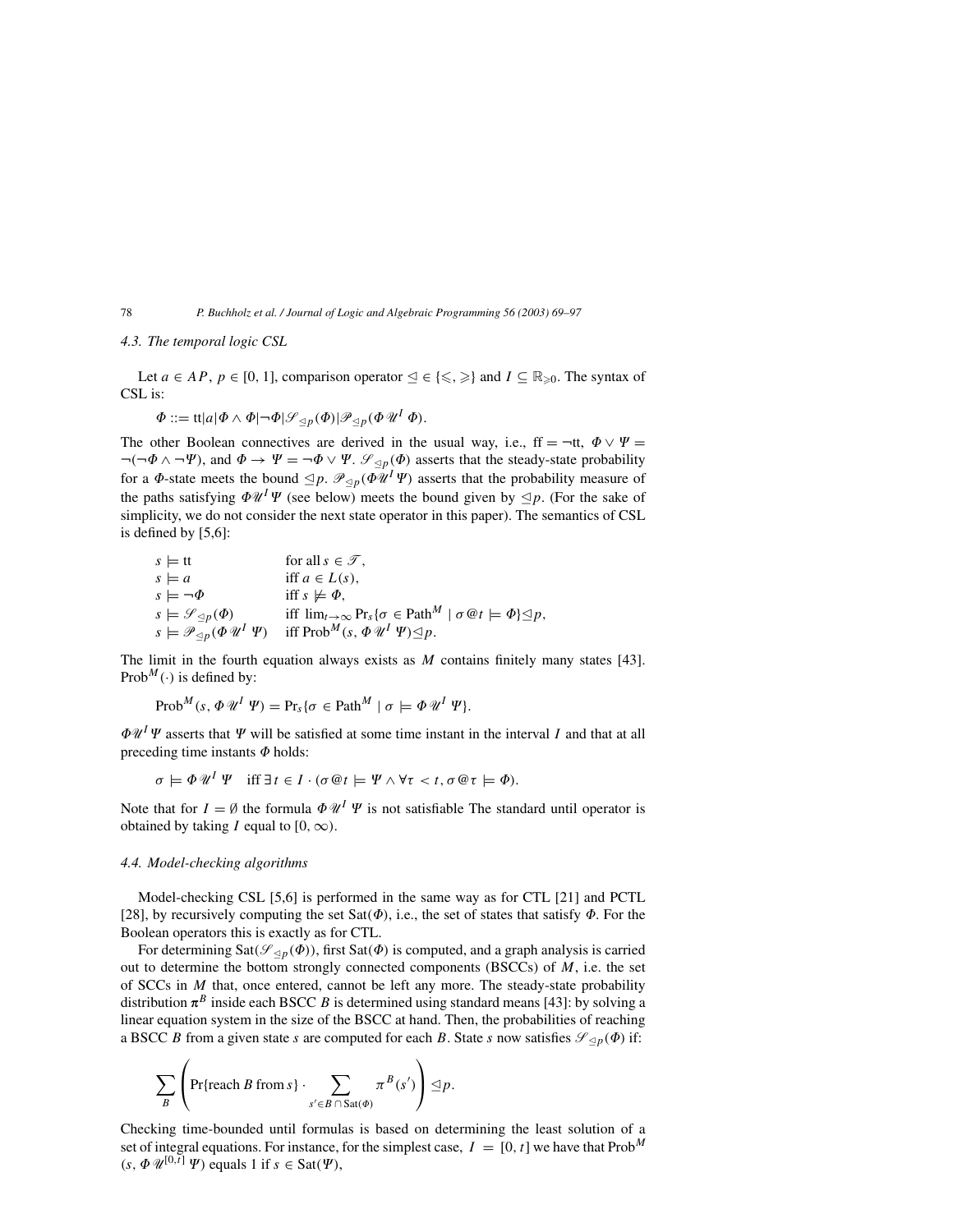$$
\operatorname{Prob}^M(s, \Phi \mathscr{U}^{[0,t]} \mathscr{Y}) = \int_0^t \sum_{s' \in \mathscr{F}} \frac{\mathbf{R}(s, s')}{\mathbf{e}(s)} \cdot \mathbf{e}(s) \cdot e^{-\mathbf{e}(s) \cdot \tau} \cdot \operatorname{Prob}^M(s', \Phi \mathscr{U}^{[0, t-\tau]} \mathscr{Y}) d\tau
$$

if  $s \in$  Sat( $\Phi \land \neg \Psi$ ), and equals 0 otherwise. Here,  $\mathbf{e}(s) \cdot e^{-\mathbf{e}(s) \cdot \tau}$  denotes the probability density of taking some outgoing transition from s at time τ. For intervals  $I = [t, t']$  with  $t > 0$  a similar, but more complicated equation is obtained (see [4]).

For CTMC  $M = (\mathcal{T}, \mathbf{R}, L)$  and CSL-formula  $\Phi$  let CTMC  $M[\Phi] = (\mathcal{T}, \mathbf{R}', L)$  with  $\mathbf{R}'(s, s') = \mathbf{R}(s, s')$  if  $s \not\models \Phi$  and 0 otherwise. We have  $M[\Phi][\Psi] = M[\Phi \vee \Psi]$ .

It has been shown in [5] that for a given CTMC  $M$  and state  $s$  in  $M$ , the measure Prob<sup>M</sup>(s,  $\Phi \mathcal{U}^I \Psi$ ) can be calculated by means of a transient analysis of the CTMC M', which can easily be derived from M using the [·] operator. Let  $\prod_t^M$  (s, s') denote the probability of being in state s' at time t given that the system started in state s, i.e.  $\prod_t^M$  (s, s') =  $Pr_s{\sigma \in \text{Path}^{\bar{M}} \mid \sigma \mathcal{Q}t = s'}$ . For intervals  $I = [0, t]$  the following result applies [5].

**Theorem 4.1.** Prob<sup>M</sup>(s,  $\Phi \mathscr{U}^{[0,t]} \mathscr{Y}) = \sum_{s' \models \Psi} \prod_{t}^{M[-\Phi \vee \Psi]}(s, s').$ 

Note that  $M[\neg \Phi \lor \Psi] = M[\neg (\Phi \lor \Psi)][\Psi]$ , i.e., all  $\neg (\Phi \lor \Psi)$ -states and all  $\Psi$ -states in M are made absorbing. The former is correct since  $\Phi \mathscr{U}^{[0,t]}$   $\Psi$  is violated as soon as some state is visited that neither satisfies  $\Phi$  nor  $\Psi$ . The latter is correct since, once a  $\Psi$ -state in M has been reached (along a  $\Phi$ -path) before time t, then  $\Phi \mathcal{U}^{[0,t]}$   $\Psi$  holds, regardless of which states will be visited later on.

For intervals  $I = [t, t']$  with  $t > 0$  the following result applies [5].

**Theorem 4.2.** *For CTMC M and*  $0 < t \leq t'$ :

$$
\text{Prob}^{M}(s, \Phi \mathscr{U}^{[t, t']}\mathscr{W}) = \sum_{s' \models \Phi} \sum_{s'' \models \Psi} \prod_{t}^{M[\neg \Phi]}(s, s') \cdot \prod_{t' - t}^{M[\neg \Phi \vee \Psi]}(s', s'').
$$

**Corollary 4.1.** *For CTMC M* :  $\text{Prob}^M(s, \Phi \mathcal{U}^{[t,t]} | \Psi) = \sum_{s' \models \Phi \wedge \Psi} \prod_t^{M[\neg \Phi]}(s, s').$ 

## **5. Structured model-checking of CSL**

This section details how the Kronecker representation of the generator matrix can be exploited for model-checking CSL. It presents the basic algorithms for the several operators (the propositional fragment, the steady-state operator, and the time-bounded until operator). Empirical results for the presented algorithms are given in Section 8.

Since any CSL-formula  $\Phi$  describes a Boolean function  $f_{\Phi}: \mathscr{T} \to \{ff, tt\}$ , resp. {0,1}, model-checking amounts to a transformation of the parse tree of  $\Phi$  into an explicit representation of  $f_{\phi}$ . This is done by a recursive post-fix traversal of the parse tree, that transforms each node of the tree into its Boolean function. There are different ways to represent Boolean functions by data structures. A bit-vector/array representation is straightforward and will be used in the following. BDDs or MDDs (multi-valued decision diagrams) are more space-efficient, but not employed here for several reasons. As the numerical computations for formulas of  $\mathcal{P}_{\leq p}(\Phi \Psi^I \Psi)$  and  $\mathcal{S}_{\leq p}(\Phi)$  are the dominating factor in terms of space and time consumption for CSL model-checking, the complexity for Boolean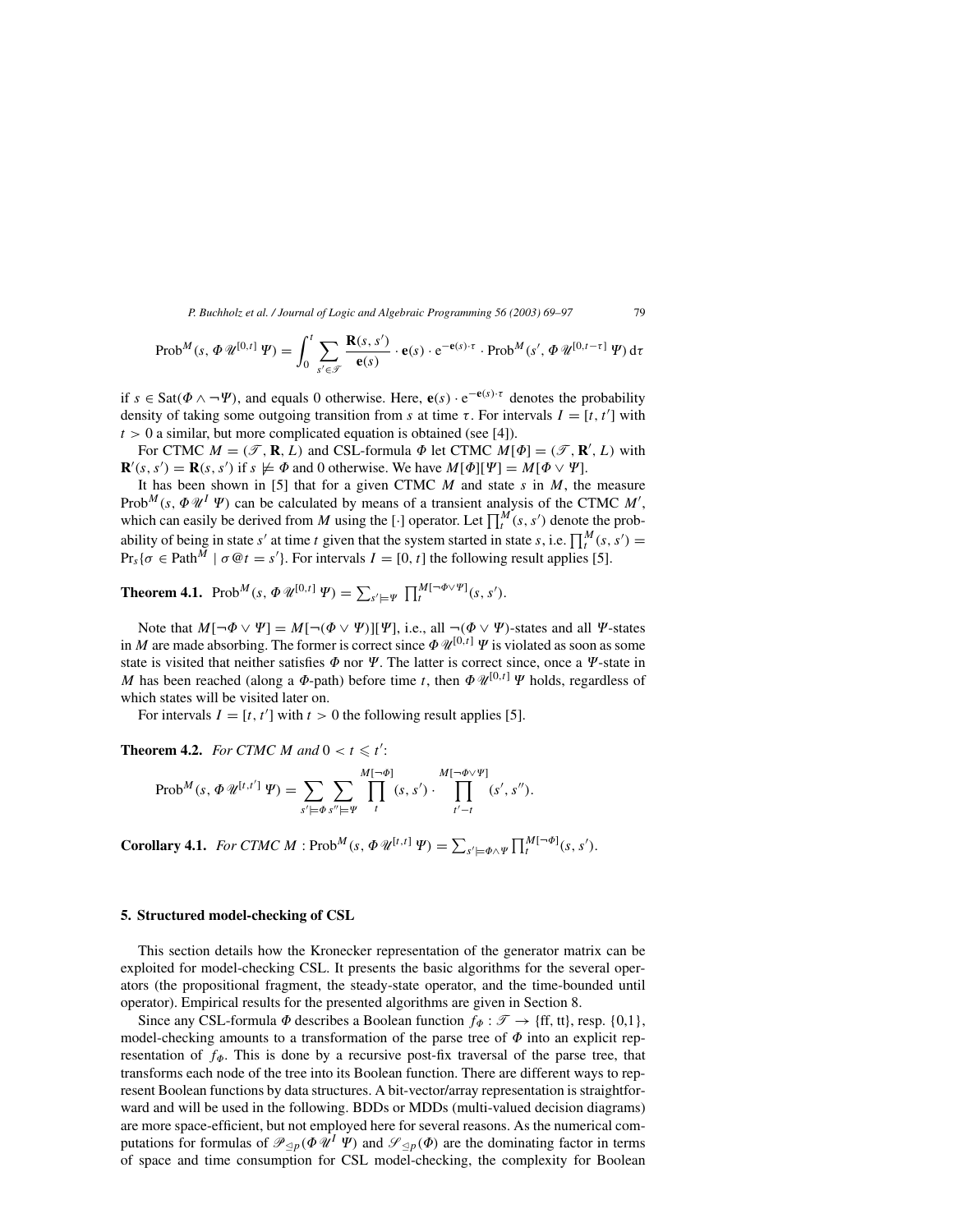functions is of minor importance. Exchanging Boolean vectors by BDDs or MDDs is possible but is outside the scope of this paper.

## *5.1. The propositional fragment of CSL*

For the propositional part of CSL, model-checking is performed as for CTL [21]. CTL model-checking using Kronecker representations has initially been presented in [40] and we use these results here. Evaluation of atomic proposition  $a \in AP$  yields a Boolean function  $f_a : \mathcal{T} \to \{ \text{ff}, \text{tt} \}$ . As atomic propositions are state-based propositions, their evaluation requires the values of state variables. To evaluate an atomic proposition for state  $s =$  $(x^1, \ldots, x^K)$  in a DAG representation of  $\mathcal T$  (cf. Section 2.4) the values of state variables related to each  $x^k$  for  $0 < k \leq K$  have to be determined. For an explicit representation of  $f_a$  by a bit-vector, each state of  $\mathcal T$  needs to be considered. A straightforward approach uses  $RS_{\mathcal{F}}($ ), evaluates  $s = (x^1, \ldots, x^K)$  for each path  $(x^1, \ldots, x^K)$  and stores the resulting Boolean value in a bit-vector of length  $|\mathcal{T}|$  at position  $\mathcal{Z}_{\mathcal{T}}(s)$ .

As often state propositions are defined in terms of the state variables of one or a few components, this scheme can be improved by exploiting locality of expressions. This works as follows. The decomposition of a model into  $K$  components implies that state variables are split among components, so any component  $k$  is aware of a certain subset of state variables to define a local state  $x^k$ . Proposition a is *determined* by component k if all its state variables belong to component k. Then,  $f_a(x^1, ..., x^k) = f_a^k(x^k)$ . Proposition a is *independent* of component  $k$  if none of its state variables belongs to component  $k$ . If proposition a is *determined* by component k, then its evaluation can be performed in two steps. First, we evaluate a locally on  $\mathcal{T}^k$  with  $f_a^k : \mathcal{T}^k \to \{ \text{ff}, \text{tt} \}$ . Then,  $f_a^k$  is projected to  $f_a$  by assigning the same value  $f_a^k(x^k)$  to all elements of subset  $RS_{\mathcal{T}}(x^1, \ldots, x^k)$ . This has the advantage that the second step can proceed without evaluating the atomic proposition (i.e., no consideration of state variables) and that for subsets with  $|RS_{\mathcal{T}}(x^1, \ldots, x^k)| > 1$ ,  $f_a$  is piece-wise constant.

If atomic propositions are combined by Boolean operators and both operands are local to component  $k$ , the second step can be omitted. In this case, the Boolean operator can be performed locally and the projection to the overall state space is postponed until evaluation of a formula requires it.

Evaluating formulas from the propositional fragment of CSL only uses the DAG representation of the reachable state space  $\mathcal{T}$ , but does not involve the Kronecker representation. This is different for steady-state and path formulas.

## *5.2. Structured analysis of steady-state formulas*

The evaluation of formula  $\Omega = \mathscr{S}_{\leq p}(\Phi)$  involves numerical computations resulting in a column vector **q** (of length  $|\mathcal{T}|$ ), such that for any state  $s \in \mathcal{T}$ ,  $s \models \Omega \iff \mathbf{q}(s) \leq p$ . Since the evaluation of  $\mathbf{q}(s) \leq p$  is trivial once **q** is known, we focus on the derivation of **q**.

If  $\mathcal T$  is strongly connected, we can employ steady-state analysis for Kronecker rep- $\sum_{s \in \text{Sat}(\Phi)} \pi(s)$ , and we have  $\mathbf{q}(s) = r$  for all  $s \in \mathcal{T}$ . If  $\mathcal{T}$  consists of  $m$   $(m > 1)$  BSCCs resentations [14] to compute the solution of (1). Distribution  $\pi$  is used to derive  $r =$  ${B_1, \ldots, B_m}$  and transient states  $B^t = \mathcal{T} \setminus \bigcup_{i=1}^m B_i$ , we need a steady-state analysis m times, once for each BSCC, and, finally, a step to compute  $q[B^t]$ . The partition of the state space into BSCCs and  $B<sup>t</sup>$  is obtained by adapting the classical depth-first-search algorithm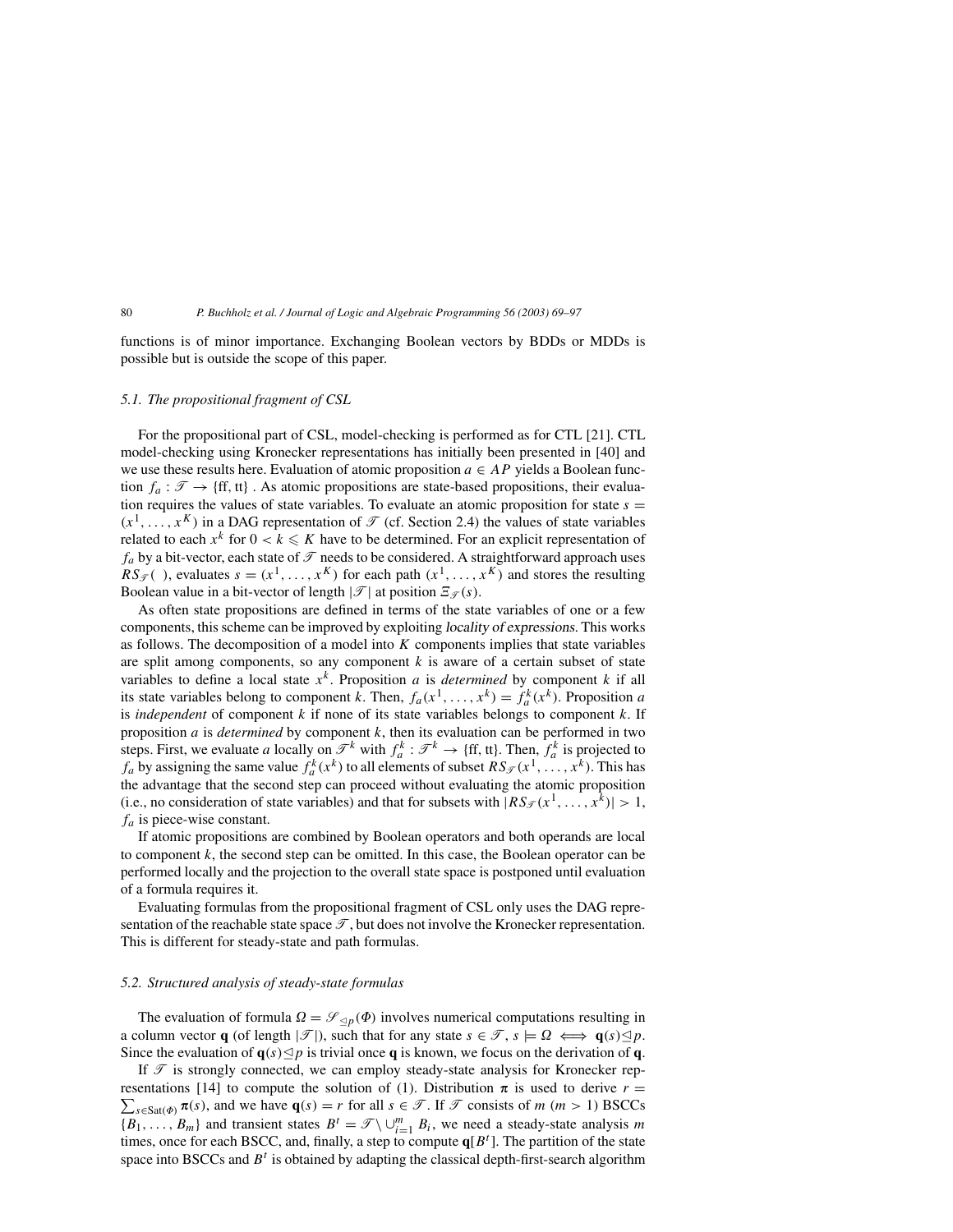by Tarjan [44] to Kronecker representations. To that end, a function succ :  $\hat{\mathcal{T}} \to 2^{\hat{\mathcal{T}}}$  is used which gives the set of successor states succ(s) for any state  $s = (x^1, \dots, x^K) \in \widehat{\mathcal{T}}$ . For a Kronecker representation (3), the successor function of  $s = (x^1, \dots, x^K)$  is defined by:

$$
\text{succ}(s) = \left\{ (y^1, \ldots, y^K) \mid \exists e \in \mathscr{E}, \forall 0 < k \leq K : \mathbf{W}_{k,e}(x^k, y^k) \neq 0 \right\}.
$$

This function is used for all kinds of search algorithms on Kronecker representations, e.g., for computing  $\mathcal{T}$  in [37] and for model-checking CTL path-formulas in [40]. Worst-case time complexity of Tarjan's algorithm is  $O(|\mathcal{T}| + e)$ , where  $O(e)$  is the effort to compute all successors (outgoing edges) of states in  $\mathcal{T}$ . Roughly,  $O(e) = O(|\mathcal{T}| \cdot |\mathcal{E}| \cdot K)$ . Due to (i) relatively small values of  $K$ , (ii) special and more efficient treatment of Kronecker sums, and (iii) extreme sparseness of the involved matrices  $W_{k,e}$ , this value is not critical in practice.

For each BSCC  $B_i$  a DAG is constructed for set  $\mathcal{Z}_{B_i}$  and a steady-state analysis is carried out:

$$
\pi_{B_i} \cdot \mathbf{Q}[B_i, B_i] = 0 \quad \text{subject to } \pi_{B_i} \cdot \mathbf{1}^{\mathrm{T}} = 1,\tag{7}
$$

where  $\pi_{B_i}$  is the stationary distribution of BSCC  $B_i$ . This is done by the Kronecker-based solution approach of [14]. The resulting distribution  $\pi_{B_i}$  is then used to achieve a reward  $r_i = \sum_{s \in \text{Sat}(\Phi)} \pi_{B_i}(s)$ . This yields the vector  $\rho$ , defined by  $\rho(s) = r_i$  if state  $s \in B_i$  (0 <  $i \leq m$ ) and  $\rho(s) = 0$  otherwise. For states of BSCCs,  $r_i$  also gives the resulting values for **q**, i.e.,  $\mathbf{q}(s) = \rho(s)$  if  $s \in B_i$ .

It remains to determine  $q(s)$  for transient states  $s \in B^t$ . Let **D** be the transition probability matrix of the embedded DTMC of **Q**, i.e.,  $\mathbf{D} = \mathbf{I} + \text{diag}(\mathbf{z}^{-1}) \cdot \mathbf{Q}$  where  $\mathbf{z}(s) =$  $-\mathbf{Q}(s, s)$  if  $\mathbf{Q}(s, s) \neq 0$  and 1 otherwise. The Kronecker representation of **D** is obtained from  $\hat{\mathbf{R}}$  as in (6). For states of  $B^t$  we compute **q** from path probabilities towards BSCCs as follows:

$$
\mathbf{q}[B^t] = \sum_{i=0}^{\infty} \mathbf{D}^i[B^t, B^t] \cdot \rho',\tag{8}
$$

where  $\rho' = D[B^t, \mathcal{F} \backslash B^t] \cdot \rho$ . As  $B^t$  is not strongly connected, the matrix potentials converge towards **0** and the infinite sum naturally truncates at a finite point within the numerical precision. Note that Eq. (8) is computed by successive matrix–vector multiplications using the equivalent recursive formulation  $\mathbf{x}^{(i+1)} = \mathbf{D}[B^t, B^t] \cdot \mathbf{x}^{(i)}$  and  $\mathbf{x}^{(0)} = \rho'$ , such that  $\mathbf{q}[B^t] = \sum_{i=0}^{\infty} \mathbf{x}^{(i)}$  and  $\mathbf{x}^{(i)}$  becomes **0** for  $i \to \infty$ . The use of  $\mathbf{D}[B^t, B^t]$  requires a DAG with function  $\mathbb{E}_{B_t}$  to allow for matrix–vector multiplications with Kronecker representations.

## *5.3. Structured analysis of time-bounded until-formulas*

According to Corollary 4.1 and Theorems 4.1 and 4.2, model-checking time-bounded until-formulas can be done using randomization [27,43] provided the CTMC is appropriately transformed. Three cases for interval  $I = [t, t']$  are distinguished: (i)  $0 < t = t'$ , (ii)  $0 = t < t'$ , and (iii)  $0 < t < t'$ . Randomization is based on successive matrix–vector multiplications which makes it amenable to Kronecker representations, i.e., one can use matrix–vector multiplication algorithms of various kind as in [14]. Let  $P = I + \lambda^{-1} \cdot Q$ denote the matrix used in randomization with a Kronecker representation as given in (6).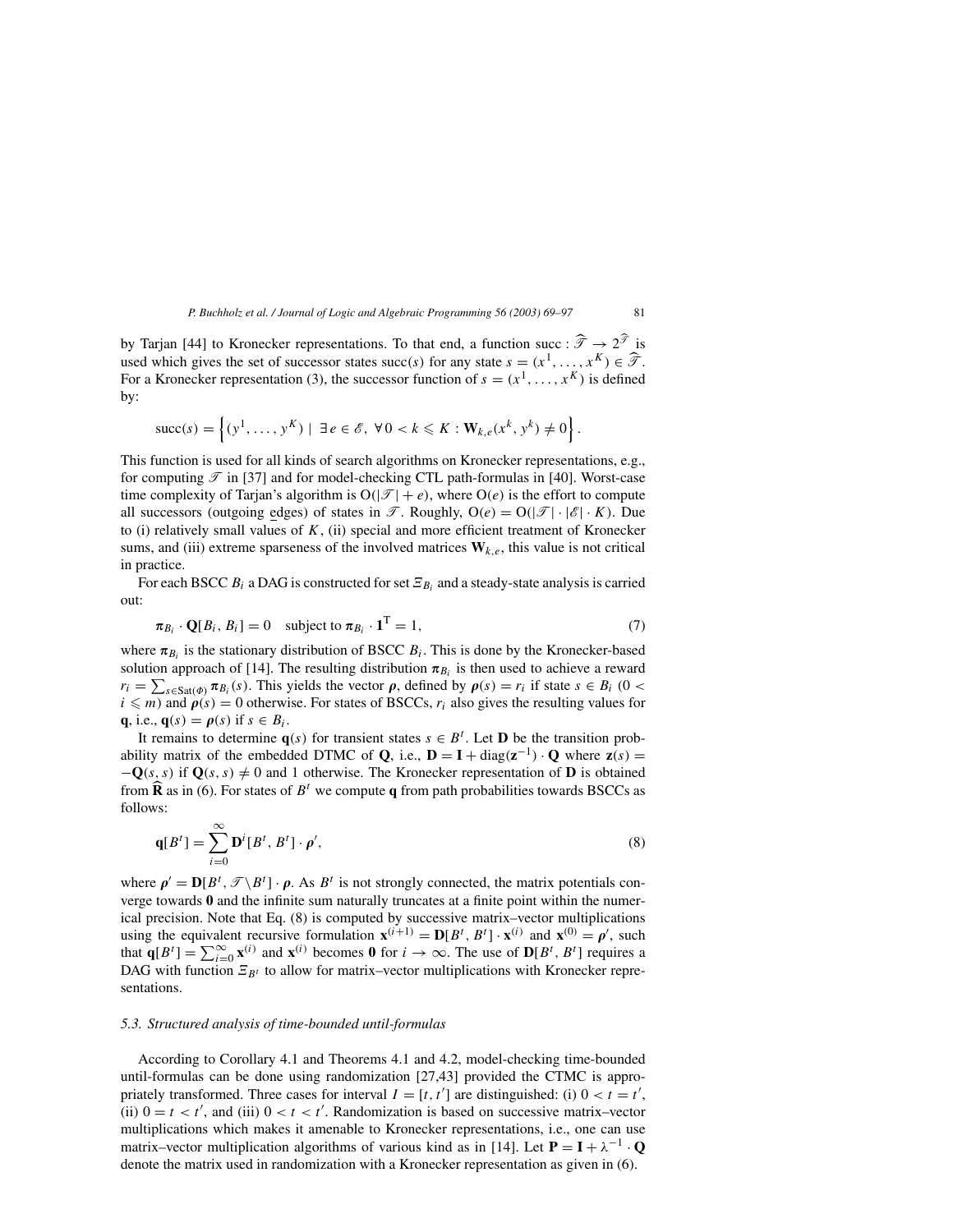Evaluating  $\mathcal{P}_{\leq p}(\Phi \mathcal{U}^I \Psi)$  requires a transformation of the CTMC that makes certain sets of states absorbing. Let  $\mathcal{S}_1$  denote the set of non-absorbing states. Since **P** is given by a Kronecker representation, we need to avoid matrix transformations in computations, e.g., we select a relevant sub-matrix like  $P[\mathcal{S}_1, \mathcal{S}_1]$  in a matrix–vector multiplication involving some vector **x** of dimension  $|\mathcal{S}_1|$  using a DAG for  $\mathcal{Z}_{\mathcal{S}_1}$  (as in multiplication algorithms presented in [14]). A straightforward extension uses two DAGs  $\mathcal{Z}_{\mathcal{S}_1}$  and  $\mathcal{Z}_{\mathcal{S}_2}$  to perform multiplications on arbitrary sub-matrices  $P[\mathcal{S}_1, \mathcal{S}_2]$  for sets  $\mathcal{S}_1, \mathcal{S}_2 \subseteq \mathcal{T}$ .

A key observation in [36] is to perform randomization backwards, i.e., one fixes a reward vector and evaluates equations like (5) from the right side for an unknown, arbitrary initial distribution. In combination with the preceding remarks on absorbing states, it is clear that only absorbing states that have a positive reward can have an impact on the computed values for  $\mathscr{S}_1$ . Let  $\mathscr{S}_2$  denote the set of such absorbing states and  $\rho$  a reward vector. The impact of absorbing states on  $\mathscr{S}_1$  is then given by  $\mathbf{P}[\mathscr{S}_1, \mathscr{S}_2] \cdot \rho[\mathscr{S}_2]$ . We will use this observation in the following whenever absorbing states contribute positive rewards.

# 5.3.1. Point intervals  $I = [t, t']$  with  $0 < t = t'$

This case basically requires computing the transient distribution  $\pi_t$  at a time point t and quantify it with 1-rewards for states in Sat( $\Phi \wedge \Psi$ ), cf. Corollary 4.1. To avoid computing the transient distribution for each state  $s \in \mathcal{T}$ , we follow the observation of [36] and evaluate an equation like (5) from right-to-left. Let  $\mathcal{S}_1 = \text{Sat}(\Phi)$  and  $\mathcal{S}_2 = \mathcal{J}\backslash\mathcal{S}_1$ . Reward values of states are  $\rho(s) = 1$  if  $s \in \text{Sat}(\Psi) \cap \mathcal{S}_1$  and 0 otherwise. States of  $\mathcal{S}_2$  are made absorbing according to Corollary 4.1, i.e.,  $\mathbf{q}(s) = 0$  if  $s \in \mathcal{S}_2$ . It remains to determine  $\mathbf{q}[\mathcal{S}_1]$ . Since  $\rho(s) = 0$  for  $s \in \mathcal{S}_2$ , states of  $\mathcal{S}_2$  have no impact on the results for states in  $\mathcal{S}_1$  and can be ignored. We have

$$
\mathbf{q}[\mathcal{S}_1] = \sum_{i=0}^{\infty} \beta_i(\lambda, t) \cdot \mathbf{P}^i[\mathcal{S}_1, \mathcal{S}_1] \cdot \rho[\mathcal{S}_1].
$$
\n(9)

The matrix potentials are computed by successive matrix–vector multiplication using the equivalent recursive definition  $\mathbf{x}^{(i+1)} = \mathbf{P}[\mathcal{S}_1, \mathcal{S}_1] \cdot \mathbf{x}^{(i)}$  and  $\mathbf{x}^{(0)} = \rho[\mathcal{S}_1]$ , such that  $\mathbf{q}[\mathcal{S}_1] = \sum_{i=0}^{\infty} \beta_i(\lambda, t) \cdot \mathbf{x}^{(i)}$ . The infinite summation is truncated as soon as at least one of the following truncation (termination) criteria holds.

First, the derivation of the Poisson distribution by the approach of [26] provides only a finite number of values, so the right truncation point  $r$  imposed by [26] limits the summation in a natural way. Since for  $i > r$ ,  $\beta_i(\lambda, t) = 0$  no further summation is necessary. Secondly, if the iteration reaches a fix-point at some step j, i.e.,  $\mathbf{x}^{(j+1)} = \mathbf{x}^{(j)}$ , then we need not compute further iteration vectors since they remain the same. So we can directly compute the value of the infinite sum  $\mathbf{q}[\mathcal{S}_1] = \sum_{i=0}^j \beta_i(\lambda, t) \cdot \mathbf{x}^{(i)} + \left(1 - \sum_{i=0}^j \beta_i(\lambda, t)\right)$ .  $\mathbf{x}^{(j)}$ . Thirdly, if the intermediate results are sufficiently precise to determine whether the constraint  $\leq p$  holds or not, then further iterations would only improve on the numerical precision of the transient distribution but not change the Boolean result we want to compute for the CSL formula. Note that this phenomenon is possible because the iterative computation of  $q[\mathcal{S}_1]$  is a summation of non-negative vectors which implies that vector entries are non-decreasing. Let  $q^{i}[\mathcal{S}_1]$  denote the sum of the first i terms. By construction we have  $\mathbf{q}^i[\mathcal{S}_1] \leqslant \mathbf{q}^{i+1}[\mathcal{S}_1]$  for all  $i > 0$ . On the other hand, **P** is a probabilistic matrix and  $\rho(s) \in \{0, 1\}$  for all  $s \in \mathcal{T}$ , so  $\mathbf{x}^{(j)}(s) \in [0, 1]$  for all  $j \geq 0$ . This allows us to conclude that  $\sum_{i=j+1}^{\infty} \beta_i(\lambda, t) \cdot \mathbf{x}^{(i)}(s) \leq (1 - \sum_{i=0}^{j} \beta_i(\lambda, t)) \cdot 1 = \delta(j)$  for any  $s \in \mathcal{T}$ . We obtain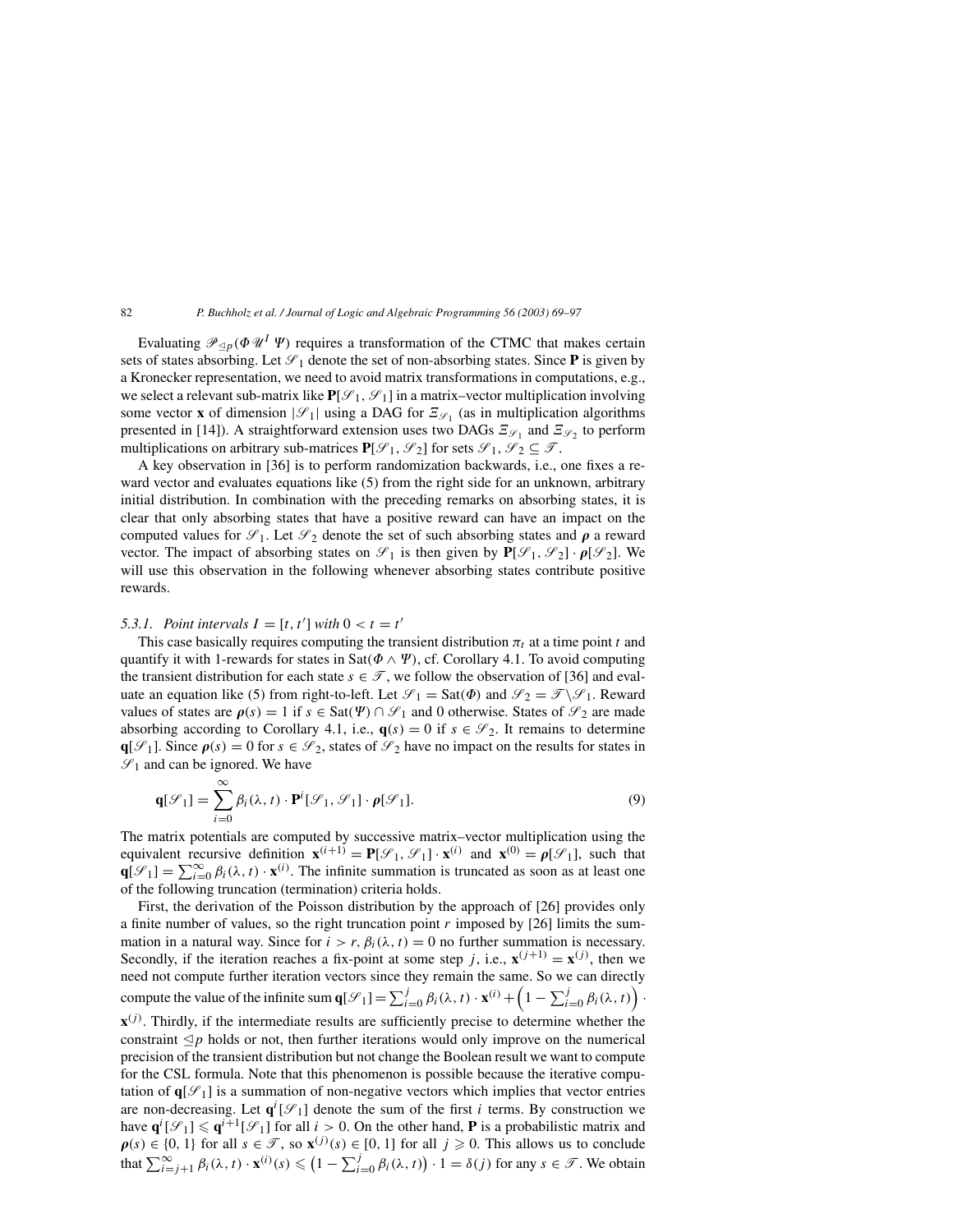$$
\underbrace{\mathbf{q}^{i}[\mathcal{S}_{1}](s)}_{=\text{lb}(s)} \leqslant \mathbf{q}[\mathcal{S}_{1}](s) \leqslant \underbrace{\mathbf{q}^{i}[\mathcal{S}_{1}](s) + \delta(i)}_{=\text{ub}(s)}.
$$
\n(10)

For formula  $\Omega = \mathcal{P}_{\leq p}(\Phi \mathcal{U}^I \Psi)$  with  $p \notin [\text{lb}(s), \text{ub}(s)]$  (for all  $s \in \mathcal{S}_1$ ) we can now terminate, since the evaluation of  $\Omega$  is fully determined. Note that the computation of bounds is computationally inexpensive, since  $\delta(j)$  is simply the remaining probability  $1 - \sum_{i=0}^{j}$  $\beta_i(\lambda, t)$ . All termination criteria together help to minimize the number of iteration steps.

# 5.3.2. Anchored intervals  $I = [t, t']$  for  $0 = t < t'$

Let  $\mathcal{S}_1 = \text{Sat}(\Phi) \cap \text{Sat}(\neg \Psi)$  and  $\mathcal{S}_2 = \text{Sat}(\Psi)$ . States of  $\mathcal{J}\backslash \mathcal{S}_1$  are made absorbing (cf. Theorem 4.1). The reward values are  $\rho(s) = 1$  if  $s \in \mathcal{S}_2$  and 0 otherwise. By construction, **q**(s) = 1 if  $s \in \mathcal{S}_2$  and 0 if  $s \in \mathcal{T} \setminus (\mathcal{S}_1 \cup \mathcal{S}_2)$ . So it remains to determine  $q[\mathcal{S}_1]$ . Since  $\rho$  provides positive rewards for states that are not in  $\mathcal{S}_1$ , we cannot simply use  $\rho[\mathcal{S}_1]$  for the iteration as in the case above, but we have to account for the impact of  $\rho[\mathcal{S}_2]$ . Nevertheless, the iteration can focus on  $\mathcal{S}_1$  if we define  $\rho'[\mathcal{S}_1] =$  $P[\mathcal{S}_1, \mathcal{S}_2] \cdot \rho[\mathcal{S}_2]$ . Note that  $\mathcal{S}_2$  is made absorbing, such that  $P[\mathcal{S}_2, \mathcal{S}_2] = I$  and the sum of rewards gained so far by  $\rho'[\mathcal{S}_1]$  adds up in each step. Using Theorem 4.1 we get

$$
\mathbf{q}[\mathcal{S}_1] = \beta_1(\lambda, t') \cdot \boldsymbol{\rho}'[\mathcal{S}_1] + \sum_{i=2}^{\infty} \beta_i(\lambda, t') \cdot \sum_{j=0}^{i-1} \mathbf{P}^j[\mathcal{S}_1, \mathcal{S}_1] \cdot \boldsymbol{\rho}'[\mathcal{S}_1].
$$
 (11)

Note that for  $i = 0$ , the reward is **0** for  $\mathcal{S}_1$ , and for  $i = 1$  vector  $\rho'$  gives the reward earned by reaching  $\mathcal{S}_2$  in a single transition. The matrix potentials and their summation are computed by successive matrix–vector multiplications using the equivalent recursive definition  $\mathbf{x}^{(i+1)} = \mathbf{P}[\mathcal{S}_1, \mathcal{S}_1] \cdot \mathbf{x}^{(i)} + \rho'[\mathcal{S}_1]$  and  $\mathbf{x}^{(1)} = \rho'[\mathcal{S}_1]$ , such that  $\mathbf{q}[\mathcal{S}_1] =$  $\sum_{i=1}^{\infty} \beta_i(\lambda, t') \cdot \mathbf{x}^{(i)}$ . The iteration is truncated by the termination criteria mentioned above. The specific observation in Eq. (11) is that once a  $\Psi$ -state is reached along a  $\Phi$ -path, this path remains in the  $\Psi$ -state forever and contributes to the reward accumulation in each subsequent step. If we write out the summation of  $(11)$  in a matrix where index i refers to a row, we obtain a lower tridiagonal matrix of infinite dimension (see Table 1).

We can also write up these terms according to columns using the exponent of **P** as an index of terms. Since values of  $\beta_i$  are probabilities,  $\sum_{i=0}^{\infty} \beta_i(\lambda, t') = 1$  and we define weights  $\gamma_i(\lambda, t') = 1 - \sum_{j=0}^{i-1} \beta_j(\lambda, t')$  to obtain  $\sum_{j=i}^{\infty} \beta_j(\lambda, t') \cdot \mathbf{P}^{i-1}[\mathcal{S}_1, \mathcal{S}_1] \cdot \rho'[\mathcal{S}_1] =$  $\gamma_i(\lambda, t') \cdot \mathbf{P}^{i-1}[\mathcal{S}_1, \mathcal{S}_1] \cdot \rho'[\mathcal{S}_1]$  for the sum of terms in column  $i-1$ . This yields the following alternative formulation of (11):

$$
\mathbf{q}[\mathcal{S}_1] = \gamma_1(\lambda, t') \cdot \rho'[\mathcal{S}_1] + \sum_{i=2}^{\infty} \gamma_i(\lambda, t') \cdot \mathbf{P}^{i-1}[\mathcal{S}_1, \mathcal{S}_1] \cdot \rho'[\mathcal{S}_1].
$$
 (12)

Table 1 Matrix of terms in Eq. (11)

|                                                   | .                                                                                                  |                                                                                                             |            |          |
|---------------------------------------------------|----------------------------------------------------------------------------------------------------|-------------------------------------------------------------------------------------------------------------|------------|----------|
| $\beta_1(\lambda, t') \cdot \rho'[\mathcal{S}_1]$ |                                                                                                    | .                                                                                                           |            |          |
| $\beta_2(\lambda, t') \cdot \rho'[\mathcal{S}_1]$ | $\beta_2(\lambda, t') \cdot \mathbf{P}^1[\mathcal{S}_1, \mathcal{S}_1] \cdot \rho'[\mathcal{S}_1]$ |                                                                                                             | .          |          |
| $\beta_3(\lambda, t') \cdot \rho'[\mathcal{S}_1]$ | $\beta_3(\lambda, t') \cdot \mathbf{P}^1[\mathcal{S}_1, \mathcal{S}_1] \cdot \rho'[\mathcal{S}_1]$ | $\beta_3(\lambda, t') \cdot \mathbf{P}^2[\mathcal{S}_1, \mathcal{S}_1] \cdot \mathbf{\rho}'[\mathcal{S}_1]$ |            | $\cdots$ |
|                                                   |                                                                                                    |                                                                                                             |            |          |
|                                                   |                                                                                                    |                                                                                                             | $\sim 100$ |          |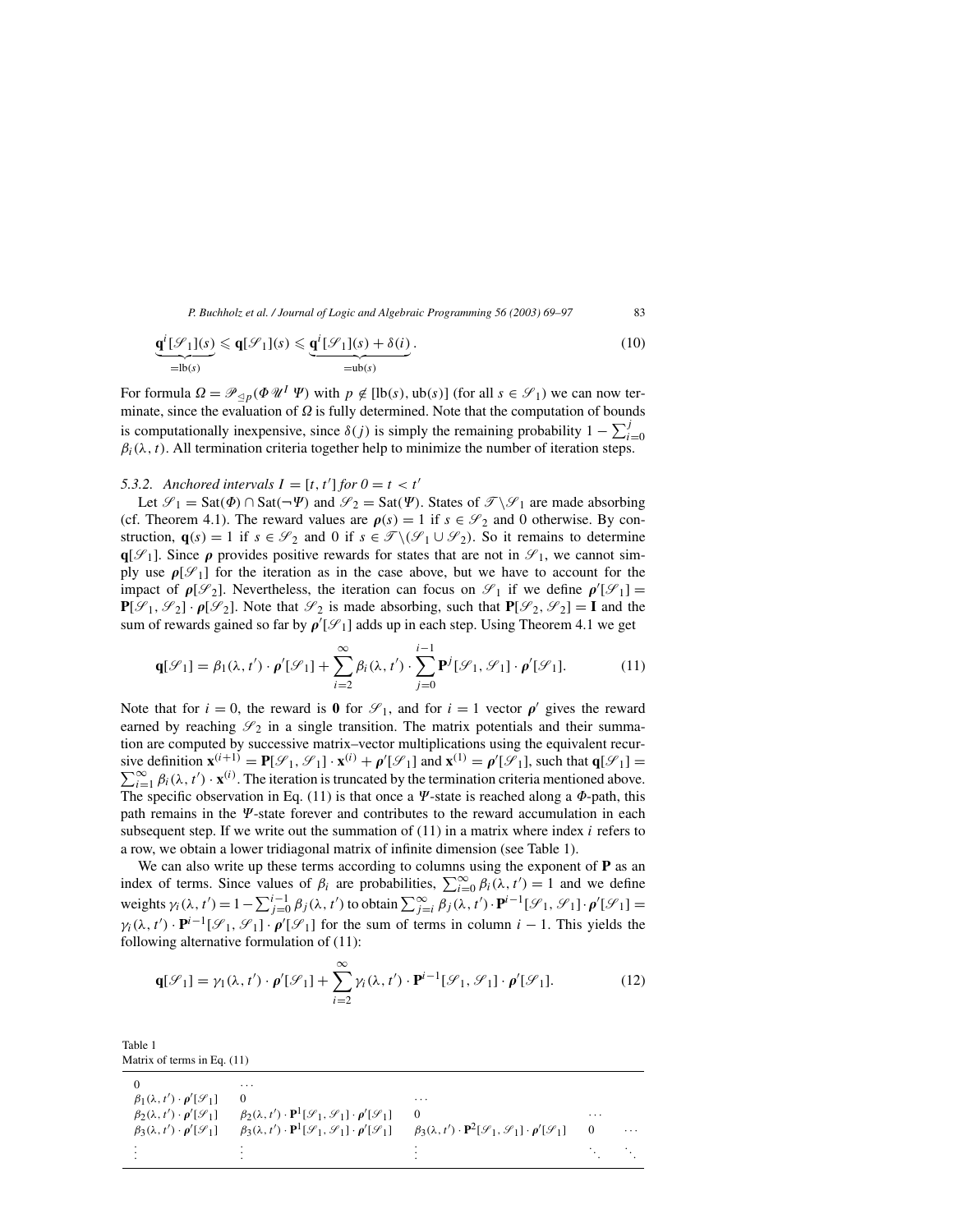The latter variant is more efficient, since it saves a vector addition per iteration step. In addition, the test for termination uses an adapted  $\delta'(i) = \sum_{j=i+1}^{\infty} \gamma_j(\lambda, t')$ ; note that  $\gamma_j = 0$ if  $j$  exceeds the right truncation point of the computed Poisson distribution. Since the implementation of (12) iterates different vectors **x** than the one of (11), a fix-point may be reached at a different number of steps (if reached at all) and the termination criterion using the upper and lower bound is less effective due to possibly larger values of  $\delta'$ . So the gain in efficiency per step can be outweighed by an increased number of iteration steps, as discussed in Section 8.

# 5.3.3. Non-anchored intervals  $I = [t, t']$  with  $0 < t < t'$

This case is the most complex one. It encompasses a randomization for  $[0, t'-t]$  and a randomization for [t, t], cf. Theorem 4.2. Let  $\mathcal{S}_1 = \text{Sat}(\Phi) \cap \text{Sat}(\neg \Psi)$ ,  $\mathcal{S}_2 = \text{Sat}(\Psi)$ , and  $\mathscr{S}_3 = \text{Sat}(\Phi)$ . It is clear, that  $\mathbf{q}(s) = 0$  if  $s \notin \mathscr{S}_3$  and that we need to compute  $\mathbf{q}[\mathscr{S}_3]$ . We need different reward vectors for each randomization. Let  $\rho(s) = 1$  if  $s \in \mathcal{S}_2$  and 0 otherwise;  $\rho(s) = 1$  thus denotes that terminal state s fulfills  $\Psi$ . Such states shall be reached within  $t'-t$  time units via  $\Phi$ -states. Hence, we define  $\rho'[\mathcal{S}_1] = \mathbf{P}[\mathcal{S}_1, \mathcal{S}_2] \cdot \rho[\mathcal{S}_2] =$  $P[\mathcal{S}_1, \mathcal{S}_2] \cdot \mathbf{1}^T$ , since  $\rho[\mathcal{S}_2] = 1$  (as in the case for the anchored interval above). At time point t, the reward for each state in  $\mathcal{S}_1$  to reach  $\mathcal{S}_2$  within time t'–t follows from (12):

$$
\rho''[\mathcal{S}_1] = \gamma_1(\lambda, t'-t) \cdot \rho'[\mathcal{S}_1] + \sum_{i=2}^{\infty} \gamma_i(\lambda, t'-t) \cdot \mathbf{P}^{i-1}[\mathcal{S}_1, \mathcal{S}_1] \cdot \rho'[\mathcal{S}_1].
$$

Computing the latter reward requires basically a randomization for interval [0,  $t'-t$ ]. Let  $\rho''[\mathscr{S}_3](s) = 0$  for states  $s \in \mathscr{S}_3 \backslash \mathscr{S}_1$ . Then **q** is obtained by using the approach for a point interval (9):

$$
\mathbf{q}[\mathcal{S}_3] = \sum_{i=0}^{\infty} \beta_i(\lambda, t) \cdot \mathbf{P}^i[\mathcal{S}_3, \mathcal{S}_3] \cdot \rho''[\mathcal{S}_3].
$$
\n(13)

The computation takes place in two phases using the above solutions for interval [0,  $t'-t$ ] and  $[t, t]$  but with adapted reward vectors of different dimensions.

## **6. Eliminating vanishing states**

In addition to transitions with an exponential delay (timed transitions), many modeling formalisms include transitions without delay, i.e., transitions that take place immediately (immediate transitions). Examples of such formalisms are GSPNs [18] and SPAs with immediate transitions [31,33]. For such models the state space contains two classes of states: *vanishing* states where immediate transitions are enabled and *tangible* states where no immediate transition is enabled. Typically, immediate transitions are eliminated a priori. This results in a state space of a CTMC with only tangible states. Such elimination is possible, provided the model fulfills some quite natural conditions [18]. However, as we will clarify in this section, vanishing states may cause some problems in structured analysis approaches and in model-checking CSL.

#### *6.1. Vanishing states in structured analysis*

In structured analysis it is often assumed that all immediate transitions are local, i.e., they do not participate in a synchronization. If this is the case, then vanishing states can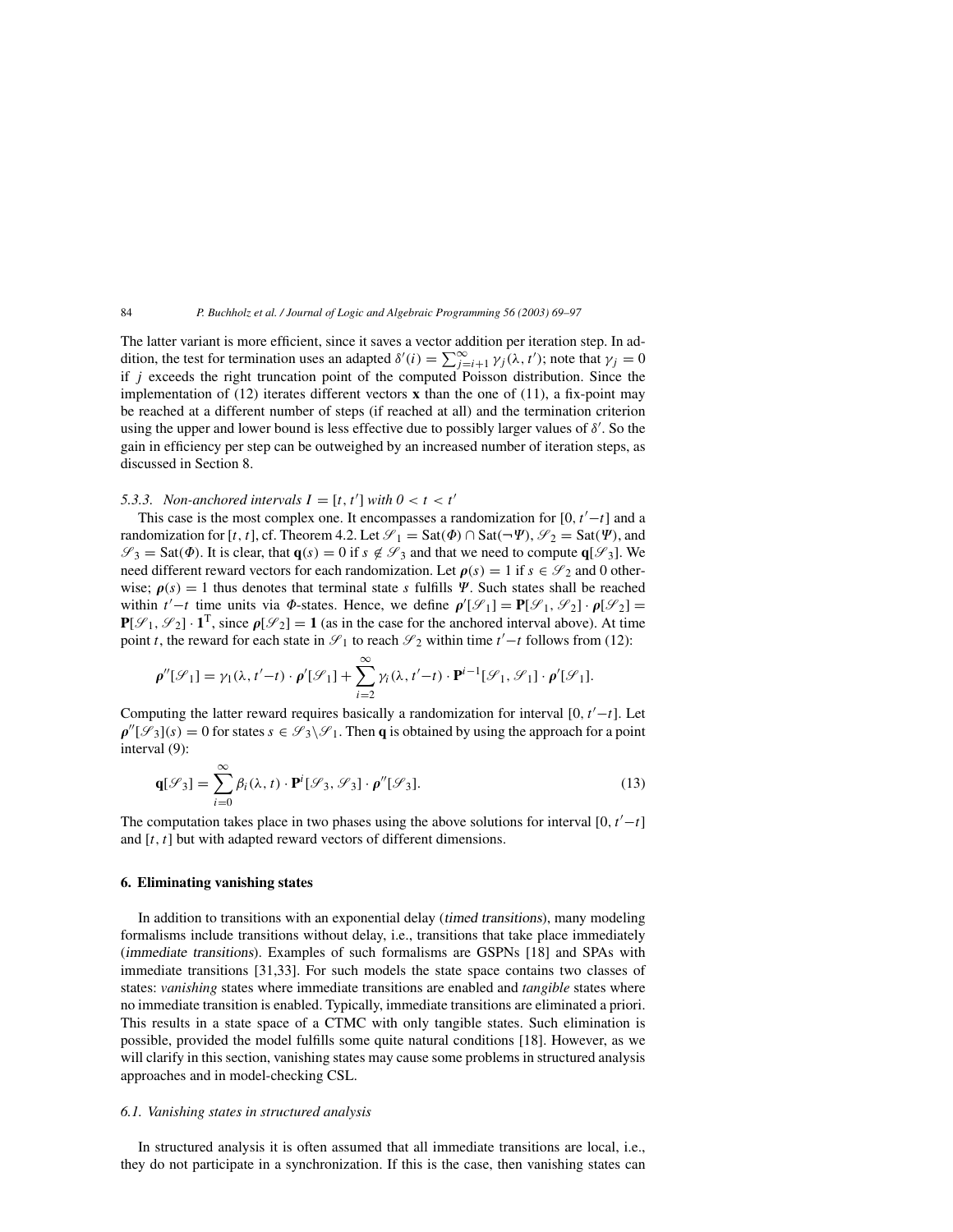be eliminated locally in the component state spaces. This yields state spaces  $\hat{\mathcal{T}}^k$  and matrices  $W_{k,e}$  as introduced above. The problem of synchronization via immediate transitions in structured analysis has been considered in [25]. In this case, stationary analysis is performed on an embedded DTMC with a state space that contains vanishing and tangible states. As this approach cannot be applied for transient analysis, we require that all synchronized transitions are timed and immediate transitions occur only locally in the components.

For CSL model-checking the problem of vanishing states has not been considered yet. We present here a first approach for structured model description which, however, can be easily adopted to a conventional description of a CTMC without any structure (i.e., the degenerated structured case with one component only).

First, we describe how vanishing states can be eliminated from component state spaces, such that the resulting component k is described by state space  $\hat{\mathcal{T}}^k$  and matrices  $\mathbf{W}_{k,e}$ . After state-space generation, the state space consists of  $\hat{\mathcal{T}}^k$ , the set of tangible states, and  $\hat{\mathcal{V}}^k$ , the set of vanishing states. We assume w.l.o.g. that states are ordered such that vanishing states precede tangible ones. Furthermore, we assume that all immediate transitions are labeled with  $\tau \notin \mathscr{E}$  where  $\tau$  is not used for synchronization. Consequently, the set *ε'* of events of the complete model equals  $\mathcal{E} \cup \{\tau\}$ . Let  $n_k = |\mathcal{F}^k|$  and  $m_k = |\mathcal{F}^k|$ . The dynamics of component k are described by several matrices. Matrix  $V_{k,e}^{tt} \in \mathbb{R}^{n_k \times n_k}$  contains rates of transitions labeled with  $e \in \mathscr{E}$  which end in a tangible state. Similarly, matrix  $V_{k,e}^{tv} \in \mathbb{R}^{n_k \times m_k}$  contains rates of transitions labeled with  $e \in \mathscr{E}$  which end in a vanishing state. Matrix  $\mathbf{U}_{k,\tau}^{vv} \in \mathbb{R}^{m_k \times m_k}$  contains transition weights of immediate transitions which end in vanishing states and  $\mathbf{U}_{k,\tau}^{vt} \in \mathbb{R}^{m_k \times n_k}$  is a matrix of transition weights of immediate transitions which end in tangible states. We assume that the weights of immediate transitions are normalized such that:

$$
\mathbf{U}_{k,\tau}^{vv} \cdot \mathbf{1}^{\mathrm{T}} + \mathbf{U}_{k,\tau}^{vt} \cdot \mathbf{1}^{\mathrm{T}} = \mathbf{1}^{\mathrm{T}}.
$$

This can always be achieved by normalization of the matrix rows. Remember that all weights are non-negative and in each vanishing state at least one immediate transition is enabled.

The required matrices  $W_{k,e}$  can be computed as

$$
\mathbf{W}_{k,e} = \mathbf{V}_{k,e}^{tt} + \mathbf{V}_{k,e}^{tv} \cdot (\mathbf{I}_{n_k} - \mathbf{U}_{k,\tau}^{vv})^{-1} \cdot \mathbf{U}_{k,\tau}^{vt}.
$$
\n(14)

The inverse matrix exists, if the model includes no trap of immediate transitions which is assumed here. Different methods to generate  $W_{k,e}$  exist, often it is not necessary to really perform the matrix inversion.

Matrices  $W_{k,e}$  and state space  $\hat{\mathcal{T}}^k$  can then be used in structured analysis approaches as described above.

#### *6.2. Component-wise elimination of vanishing states*

The question is whether we can apply the same approach to CSL model-checking. Propositional formulas are uncritical because they can be evaluated in vanishing states like in tangible states. Slightly more complex is model checking of  $\mathscr{S}_{\leq p}(\Phi)$  with vanishing states. Assume, like in Section 5, that the states space  $\mathcal T$  consists of m BSCCs  $\{D_1, \ldots, D_m\}$ and transient states  $D<sup>t</sup>$ . In contrast to Section 5 we now assume that  $D<sub>i</sub>$  contains tangible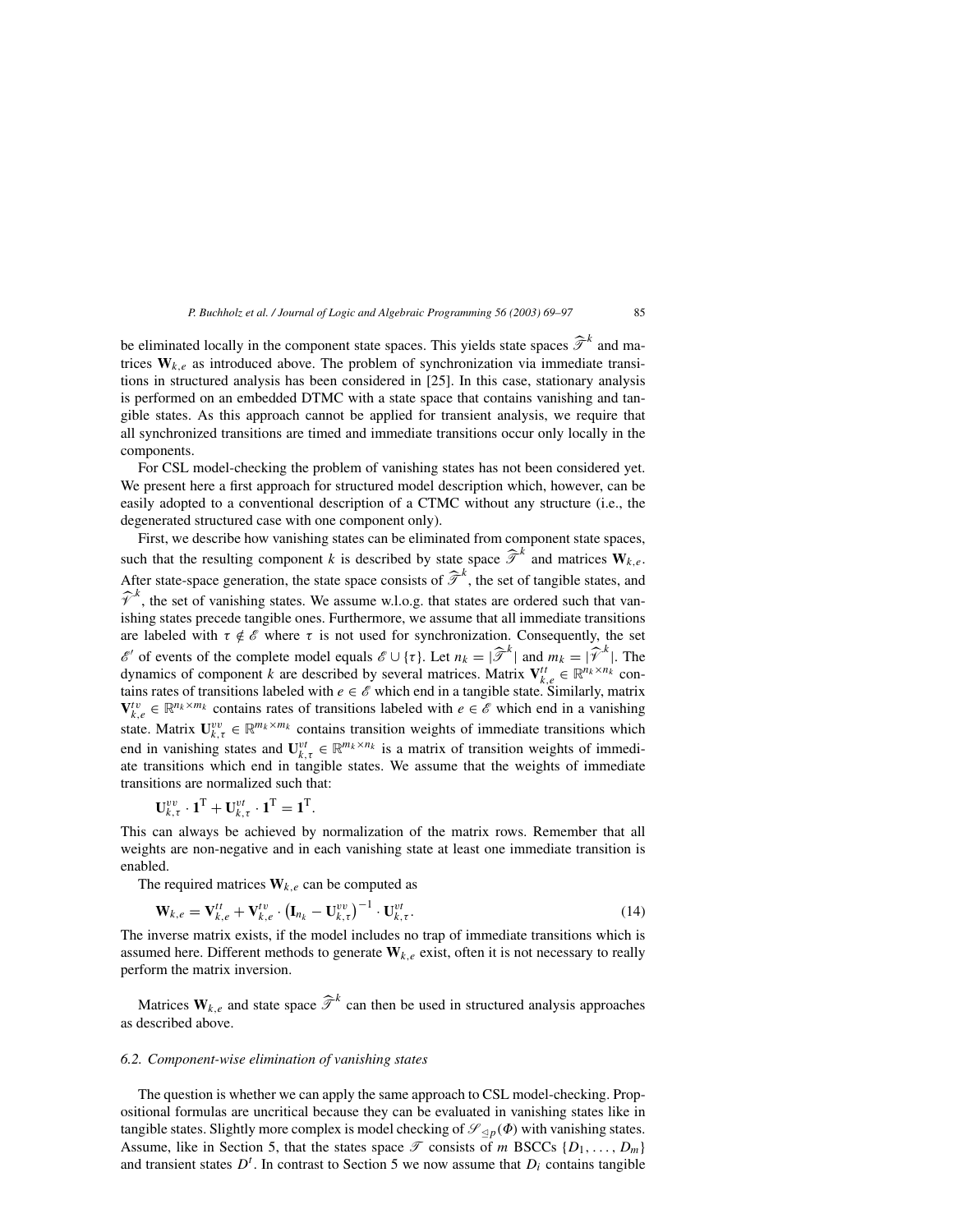and vanishing states, i.e.,  $D_i = B_i \cup C_i$  (and  $D^t = B^t \cup C^t$ ) where  $C_i$  ( $C^t$ ) is the set of vanishing states in the *i*th BSCC and  $B_i$  ( $B<sup>t</sup>$ ) the set of transient states, respectively.  $\mathscr{S}_{\leq p}(\Phi)$  provides no problems for vanishing states inside a BSCC, because the stationary probability of each vanishing state is 0. Vanishing states in  $C_i$  thus receive the same values  $\rho(s)$  as tangible states  $B_i$ . All states from  $D_i$  (or no state in  $D_i$ ) fulfill  $\mathscr{S}_{\leq p}(\Phi)$  and this can be derived from the stationary results by considering only tangible states. For vanishing states in C<sup>t</sup> path probabilities have to be computed. For  $y^k \in \hat{\mathcal{V}}^k$  and  $x^k \in \hat{\mathcal{F}}^k$ let A Prob $(y^k, x^k)$  be the probability of reaching  $x^k$  as the first tangible state when the component is in vanishing state  $y^k$ . The probability A Prob $(y^k, x^k)$  can be computed as:

$$
\mathbf{e}_{y^k} \cdot \sum_{i=0}^{\infty} \left(\mathbf{U}_{k,\tau}^{vv}\right)^i \cdot \mathbf{U}_{k,\tau}^{vt} \left(\mathbf{e}_{x^k}\right)^{\mathrm{T}} = \mathbf{e}_{y^k} \cdot \left(\mathbf{I}_{n_k} - \mathbf{U}_{k,\tau}^{vv}\right)^{-1} \cdot \mathbf{U}_{k,\tau}^{vt} \left(\mathbf{e}_{x^k}\right)^{\mathrm{T}}
$$

where  $e_x$  is a row vector of length  $n_k$  with 1 in position x and 0 elsewhere. Let  $s =$  $(y^1, \ldots, y^K) \in C^t$ , then

,

$$
\mathbf{q}[C^t](s) = \sum_{s'=(x^1,\ldots,x^K)\in\mathcal{F}} \left(\prod_{k=1}^K AP(y^k, x^k)\right) \cdot \mathbf{q}(s').
$$

Knowing  $\mathbf{q}(s)$  for vanishing states  $\mathscr{S}_{\leq p}(\Phi)$  can be easily evaluated, i.e.,  $s \models \mathscr{S}_{\leq p}(\Phi)$  if  $q(s) \leq p$ .

The situation is more complex for  $\mathcal{P}_{\leq p}(\Phi \mathcal{U}^I \Psi)$ , e.g., consider  $\mathcal{P}_{\leq p}(\Phi \mathcal{U}^I \Psi)$  and assume that  $\Phi$  or  $\Psi$  hold in all tangible states, but in vanishing states neither  $\Phi$  nor  $\Psi$ do hold. Consequently, each path which passes through vanishing states does not fulfill  $\mathcal{P}_{\leq p}(\Phi \mathcal{U}^I \Psi)$  because  $\Phi$  and  $\Psi$  are not observed for a zero amount of time. This, unfortunately, is not visible after the elimination of vanishing states.

A straightforward solution to the above problem would be to say that the system cannot be observed during a time interval of length zero and therefore it does not matter which CSL formulas hold or do not hold in vanishing states because results are only interesting if they are observed for some time. This solution is easy and allows us to eliminate vanishing states locally without taking care of the CSL formulas to be checked with the model. However, the solution is against the definition of CSL path-formulas where results are defined according to the states and transitions which are observed independently of the time. Thus, we consider in the sequel the case where immediate states have to be considered for the verification of CSL path-formulas. Let  $Path_{im}(s, s')$  be the set of all paths  $\sigma$  that start in state  $s$ , end in state  $s'$  and pass only through vanishing states.

**Definition 6.1.**  $\mathcal{P}_{\leq p}(\Phi \mathcal{U}^I \Psi)$  is invariant under immediate transitions, iff

- for all  $s, s' \in \overline{\mathcal{F}}$  with  $s, s' \models \Phi \land s, s' \models \neg \Psi$ , and all  $\sigma \in \text{Path}_{im}(s, s') : \sigma[i] \models \Phi \land s'$  $\sigma[i] \models \neg \Psi$  for all  $0 < i \leq |\sigma|$ , and
- for all  $s, s' \in \mathcal{T}$  with  $s \models \Phi \land s \models \neg \Psi, s' \models \Psi$  and all  $\sigma \in \text{Path}_{im}(s, s')$ : exists  $i \leq$  $|\sigma|$  such that  $\sigma[j] \models \Phi \land \sigma[i] \models \neg \Psi$  for  $j < i$  and  $\sigma[k] \models \Psi$  for  $k \geq i$ , where  $|\sigma|$  is the length of path  $\sigma$ .

In general it is hard to check at state-space level whether a CSL-formula is invariant under immediate transitions or not. However, such a check can be done locally for some component  $k$  if  $\Phi$  and  $\Psi$  are logical combinations of atomic propositions which are determined by  $k$ . In this case, invariance under immediate transitions can be checked using the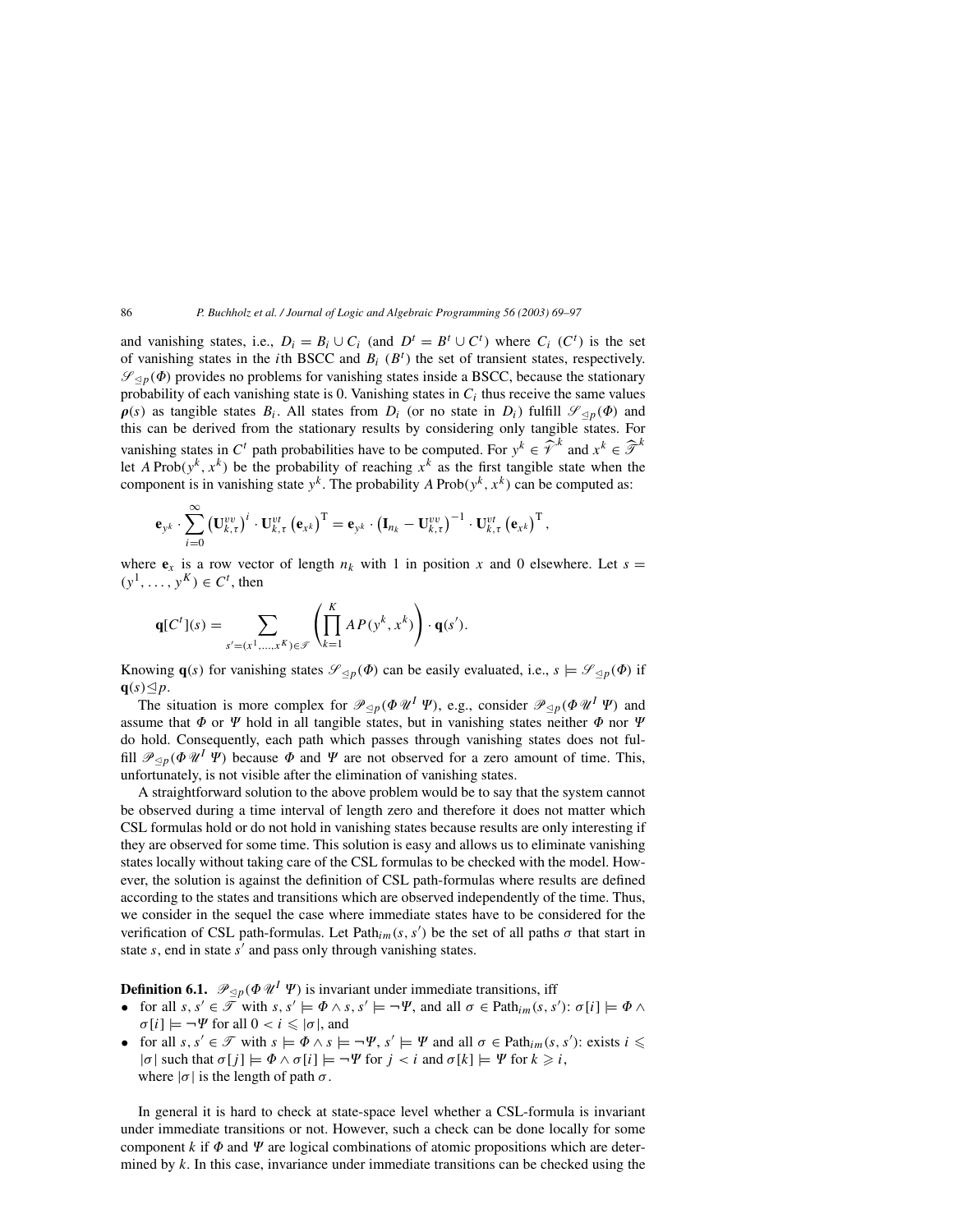matrices for component k only, since the functions  $f_{\phi}^k$  and  $f_{\psi}^k$  can be evaluated for each state of  $k$  and the properties can be proved locally.

Let  $\models_M$  denote the satisfaction relation  $\models$  (on CSL) for M, and let M denote the result of removing vanishing states in  $M$ . Then:

**Corollary 6.1.** *If*  $\Omega = \mathcal{P}_{\leq p}(\Phi \mathcal{U}^I \Psi)$  *is invariant under immediate transitions:* 

$$
\forall s \in \widehat{M} : s \models_{\widehat{M}} \Omega \quad \text{iff } s \models_M \Omega.
$$

## *6.3. Exploiting locality*

Alternatively, for formulas whose validity is determined by one component only, vanishing states can be eliminated. We consider two extreme cases for the dependency of a CSL-formula on the state of a component, viz. either it is independent or (fully) determined by such state.

**Definition 6.2.**  $\Phi$  is independent of component k iff

 $(x^1, \ldots, x^{k-1}, x^k, x^{k+1}, \ldots, x^K) \models \Phi \Longrightarrow (x^1, \ldots, x^{k-1}, y^k, x^{k+1}, \ldots, x^K) \models \Phi$ for all  $y^k \in \widehat{\mathcal{T}}^k$ .  $\Phi$  is *determined* by component  $k$  iff  $(x^1, \ldots, x^{k-1}, x^k, x^{k+1}, \ldots, x^K) \models \Phi \Longrightarrow (y^1, \ldots, y^{k-1}, x^k, y^{k+1}, \ldots, y^K) \models \Phi$ 

for all  $y^l \in \widehat{\mathcal{F}}^l$  and  $l \in \{1, ..., K\} \setminus \{k\}.$ 

As before it is in general hard to decide whether  $\Phi$  is *independent* or *determined* by a component. However, we can define two simple sufficient conditions, namely if  $\Phi$  contains only atomic propositions which are *determined* by component  $k$ , then  $\Phi$  is determined by component  $k$  and if  $\Phi$  contains only atomic propositions which are *independent* of component  $k$ , then  $\Phi$  is *independent* of component  $k$ . Observe that the conditions always hold in cases where model checking is used to analyze the behavior of some component embedded in an environment. If  $\mathcal{P}_{\leq p}(\Phi \mathcal{U}^I \Psi)$  is independent of component k, then its validity is preserved under the elimination of vanishing states locally in  $k$ .

More interesting, though, is the case where the formula is determined by  $k$ . Elimination of vanishing states can be made independently of the interval I . We first add two new absorbing tangible states  $x_s^k$  and  $x_f^k$  with  $x_s^k \models \Psi$  and  $x_f^k \models \neg(\Phi \lor \Psi)$ . State  $x_s^k$  is used to model a successful transition into a state where  $\Psi$  holds and state  $x_f^k$  models the situation that a state is entered where  $\Phi$  and  $\Psi$  both do not hold. Both states are used to preserve the effects which occur in vanishing states after elimination of vanishing states. The set of vanishing states  $\hat{\mathcal{V}}^k$  is decomposed into three subsets,  $\mathcal{S}_1$  contains all states where  $\Phi$ but not  $\Psi$  holds,  $\mathscr{S}_2$  contains all states where  $\Psi$  holds and  $\mathscr{S}_3$  contains the remaining states. All transitions from  $x \in \mathcal{S}_1$  to  $y \in \mathcal{S}_2$  are substituted by a transition from x to tangible state  $x_s^k$ . The weights remain the same and are possibly added, if x has more than one successor  $\mathscr{S}_2$ . Similarly, all transitions from  $x \in \mathscr{S}_1$  to  $y \in \mathscr{S}_3$  are substituted by a transition from x to tangible state  $x_f^k$ . Furthermore, transitions from  $x \in \mathcal{T}^k$  into  $\mathcal{S}_2$  and  $\mathcal{S}_3$  are substituted by transitions into  $x_s^k$  and  $x_f^k$ , respectively. Let  $\mathbf{V}_{k,e}^{tt}$ ,  $\mathbf{V}_{k,e}^{tv}$ ,  $\mathbf{U}_{k,\tau}^{vv}$  and  $\mathbf{U}_{k,\tau}^{vt}$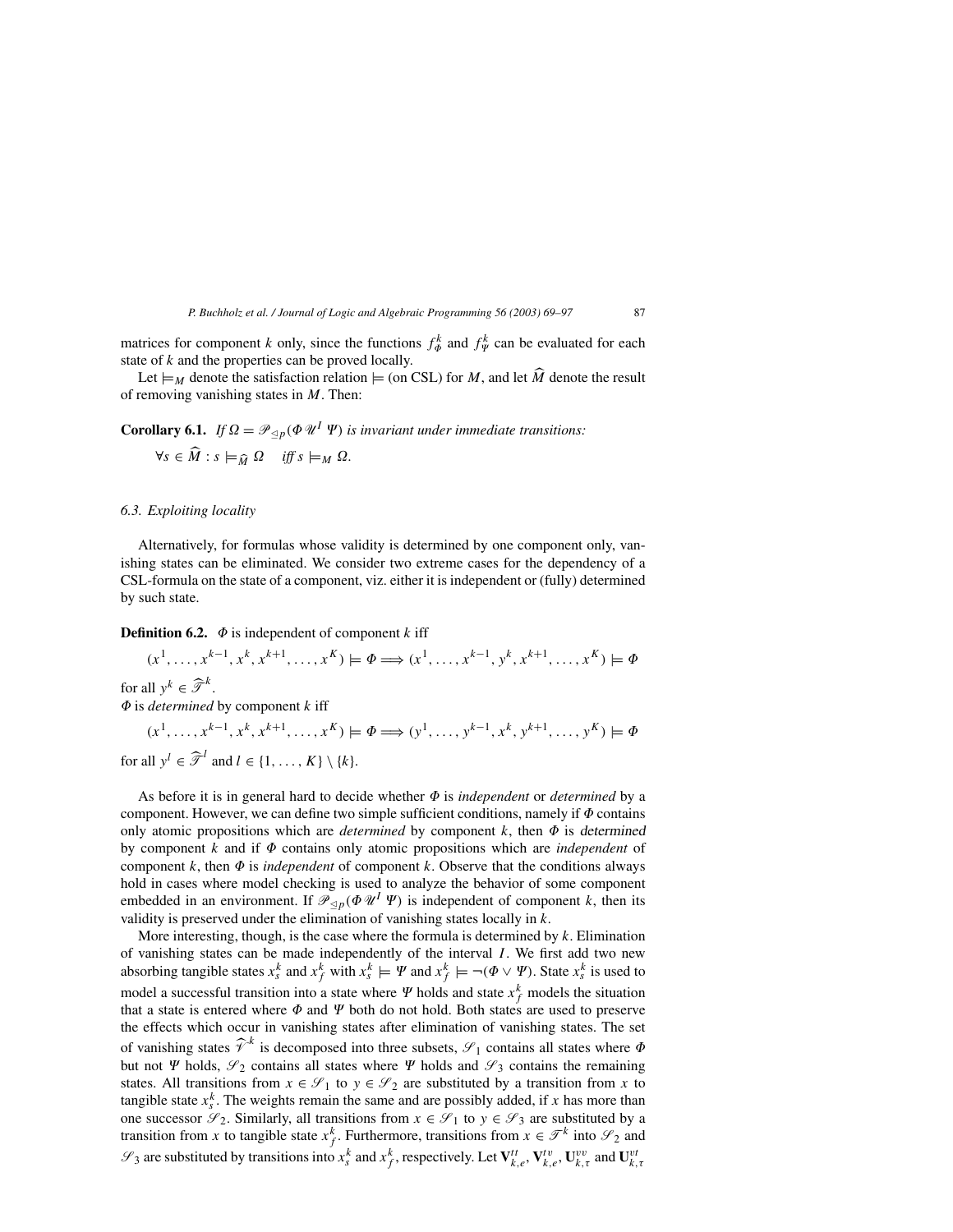be the matrices prior to the transformations. We add states  $x_s^k$  and  $x_f^k$  as the last and second last state to  $\hat{\mathcal{T}}^k$  and obtain matrices  $V_{k,e}^{*tt}$  and  $U_{k,\tau}^{*vt}[\mathcal{S}_1,\hat{\mathcal{T}}^k]$  on the new state space with

$$
\mathbf{V}_{k,e}^{*tt} = \begin{pmatrix} \mathbf{V}_{k,e}^{tt} & \mathbf{V}_{k,e}^{tv}[\widehat{\mathcal{T}}^k, \mathcal{S}_2] \cdot \mathbf{1}^{\mathrm{T}} & \mathbf{V}_{k,e}^{tv}[\widehat{\mathcal{T}}^k, \mathcal{S}_3] \cdot \mathbf{1}^{\mathrm{T}} \\ \mathbf{0} & 0 & 0 \\ \mathbf{0} & 0 & 0 \end{pmatrix},
$$

$$
\mathbf{U}_{k,\tau}^{*vt}[\mathcal{S}_1, \widehat{\mathcal{T}}^k] = \left( \mathbf{U}_{k,\tau}^{vt}[\mathcal{S}_1, \widehat{\mathcal{T}}^k] & \mathbf{U}_{k,\tau}^{vv}[\mathcal{S}_1, \mathcal{S}_2] \cdot \mathbf{1}^{\mathrm{T}} & \mathbf{U}_{k,\tau}^{vv}[\mathcal{S}_1, \mathcal{S}_3] \cdot \mathbf{1}^{\mathrm{T}} \right).
$$

The remaining matrices need not be modified. Matrices  $W_{k,e}$  can then be computed by:

$$
\mathbf{W}_{k,e}^* = \mathbf{V}_{k,e}^{*tt} + \mathbf{V}_{k,e}^{tv}[\mathcal{T}, \mathcal{S}_1] \cdot \left(\mathbf{I}_{n_k} - \mathbf{U}_{k,\tau}^{vv}[\mathcal{S}_1, \mathcal{S}_1]\right)^{-1} \cdot \mathbf{U}_{k,\tau}^{*vt}[\mathcal{S}_1, \widehat{\mathcal{T}}^k].
$$
 (15)

Observe that  $W_{k,e}$  has dimension  $n_k + 2$  instead of  $n_k$  because the two additional states have been added to make immediate events visible for CTMC analysis. Since the two additional states make changes according to formulas  $\Phi$  and  $\Psi$  visible in the tangible state space, the following corollary holds.

Let  $M^k$  denote the CTMC obtained from M by representing its generator matrix in a structured form using matrices  $W_{l,e}$  for components  $l \neq k$  and matrices  $W_{k,e}^*$  for component k. Then:

**Corollary 6.2.** *If*  $\Omega = \mathcal{P}_{\leq p}(\Phi \mathcal{U}^I \Psi)$  is determined by component k, then  $\forall s \in M^k : s \models_M \Omega \quad \text{iff} \ s \models_{M^k} \Omega.$ 

#### **7. On the role of bisimulations**

As shown in [5], the validity of CSL-formulas is preserved under stochastic bisimulation equivalence (i.e., lumping). Thus it is possible to first build a minimal representation of a CTMC up to bisimulation and then model-check the reduced instead of the entire CTMC. Moreover, stochastic bisimulation is a congruence with respect to the composition of components by synchronization [9,31]. Bisimulation minimization can thus be applied in a compositional way. This approach can be naturally combined with structured analysis techniques where the generator matrix is represented as the sum of Kronecker products of component matrices. Components are first reduced modulo bisimulation, and a reduced representation of the generator matrix of the entire model is then given in a structured form by replacing the entire component matrices by the matrices for the respective reduced component. This section adapts this approach to model-checking CSL.

We first recall some notions and results from [5] where we confine ourselves to bisimulations over sets of atomic propositions. As we consider structured CTMC descriptions, we start with bisimulation at a component level as our basic notion.

**Definition 7.1.** For component k with state space  $\hat{\mathcal{T}}^k$  as part of a composed model consisting of components 1 through K and set of atomic propositions  $AP$ , let  $\simeq_{AP}$  be defined as the equivalence relation on  $\hat{\mathcal{T}}^k$  such that for all  $x^k$ ,  $y^k \in \hat{\mathcal{T}}^k$  and all  $a \in AP$ :  $x^k \simeq_{AP} y^k$ iff

 $(x^1, \ldots, x^k, \ldots, x^K) \models a \Leftrightarrow (x^1, \ldots, y^k, \ldots, x^K) \models a \text{ for all } x^l \in \widehat{\mathcal{F}}^l, \ l \neq k.$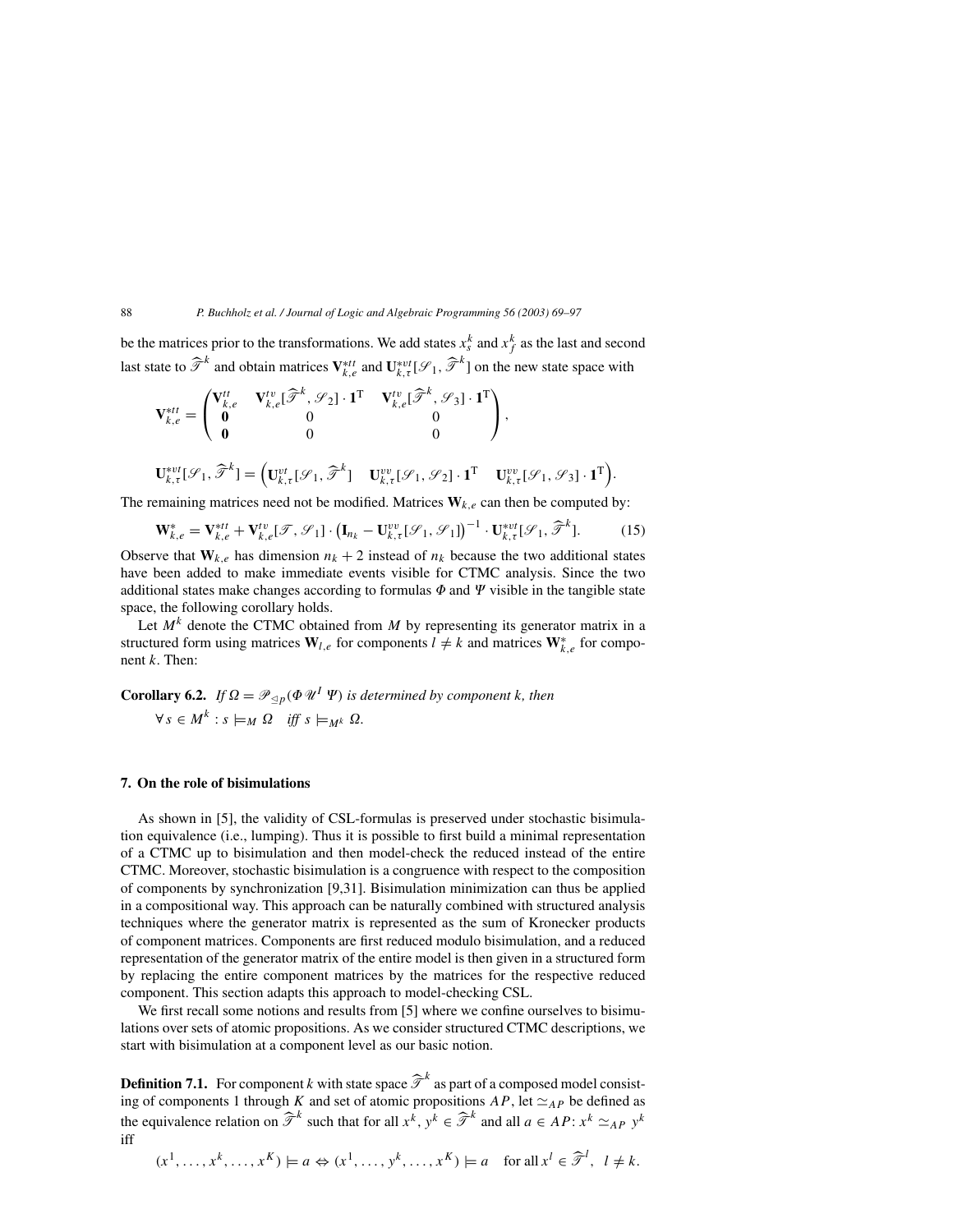Note that  $\simeq_{AP}$  depends on the embedding realized by the components 1 through K. In many cases, it is possible to define  $\simeq$  independent from the environment, e.g., if all propositions from  $AP$  are either determined by k or are independent of k. We now define  $\Phi$ bisimulation, a somewhat simplified version of  $F$ -bisimulation [4]. For CSL-formula  $\Phi$ , let  $AP_{\Phi}$  denote the set of atomic propositions in  $\Phi$ .

**Definition 7.2.** A  $\Phi$ -bisimulation is an equivalence relation Rel on  $\hat{\mathcal{T}}^k$  such that whenever  $(x, y) \in$  Rel, then:

$$
x \simeq_{AP_{\phi}} y
$$
 and  $\sum_{z \in \mathscr{C}} \mathbf{W}_{k,e}(x, z) = \sum_{z \in \mathscr{C}} \mathbf{W}_{k,e}(y, z)$ 

for all  $\mathscr{C} \in \widehat{\mathscr{T}}^k$ /Rel and  $e \in \mathscr{E}_{L,k} \cup \mathscr{E}_{S,k}$ . States x and y are  $\Phi$ -bisimilar iff there exists a  $\Phi$ -bisimulation Rel that contains  $(x, y)$ .

The largest  $\Phi$ -bisimulation, denoted by  $\sim_{\Phi}$ , can be defined in the standard way [9]. Algorithms for computing this equivalence are given in  $[11,34]$ ; the algorithm in  $[11]$  has been implemented in the APNN toolbox [15].

Let  $\tilde{n_k}$  ( $\leq n_k$ ) be the number of equivalence classes of  $\sim_{\Phi}$ . The  $\Phi$ -bisimilar quotient of component k has state space  $\hat{\mathcal{T}}^k/\sim_{\phi}=\{0,\ldots,\tilde{n}_k-1\}$ , and is characterized by matrices  $\widetilde{\mathbf{W}}_{k,e} \in \mathbb{R}^{\tilde{n}_k \times \tilde{n}_k}$  defined element-wise by:

$$
\widetilde{\mathbf{W}}_{k,e}([x]_{\sim_{\phi}}, [y]_{\sim_{\phi}}) = \sum_{z \in [y]_{\sim_{\phi}}} \mathbf{W}_{k,e}(x, z). \tag{16}
$$

Reduced components may be computed for all components. This yields a CTMC described by (3) where matrices  $W_{k,e}$  are replaced by  $\widetilde{W}_{k,e}$ . The resulting state space has  $\prod_{k=1}^{K} \widetilde{n}_k$ instead of  $\prod_{k=1}^{K} n_k$  potential reachable states.

The following result follows from the facts that bisimulation preserves the validity of CSL-formulas [5] and is a congruence for the composition operators used here [9]. Let  $M/\sim_{\Phi}$  denote the CTMC obtained from M by replacing each component in M by its --bisimilar equivalent. Then:

**Theorem 7.1.** *For all*  $x \in M : x \models_M \Phi$  *iff*  $[x]_{\sim_{\Phi}} \models_{M/\sim_{\Phi}} \Phi$ .

Thus, model-checking CSL-formulas can be carried out on the modularly obtained reduced representation of the structured CTMC under consideration.

If several formulas are to be verified, several reduced representations have to be computed. Fortunately, this can often be made more efficient using the following observation.

**Corollary 7.1.** *For CSL-formulas*  $\Phi$ ,  $\Psi$  :  $AP_{\Phi} \subseteq AP_{\Psi} \Rightarrow \sim_{\Phi} \subseteq \sim_{\Psi}$ .

**Proof.** Since  $AP_{\Phi} \subseteq AP_{\Psi}$  and the transition weights/rates are the same, every  $\Psi$ -bisimulation is also a  $\Phi$ -bisimulation.  $\Box$ 

Assume that formulas  $\Phi_1, \ldots, \Phi_M$  have to be checked. The above result suggests to compute  $\sim_{\Phi_i}$  before  $\sim_{\Phi_j}$  if  $AP_{\Phi_i} \subset AP_{\Phi_j}$ .  $\sim_{\Phi_j}$  can then be computed by refining the equivalence classes of  $\sim_{\phi_i}$ . This often makes the bisimulation computations and the generation of reduced components more efficient.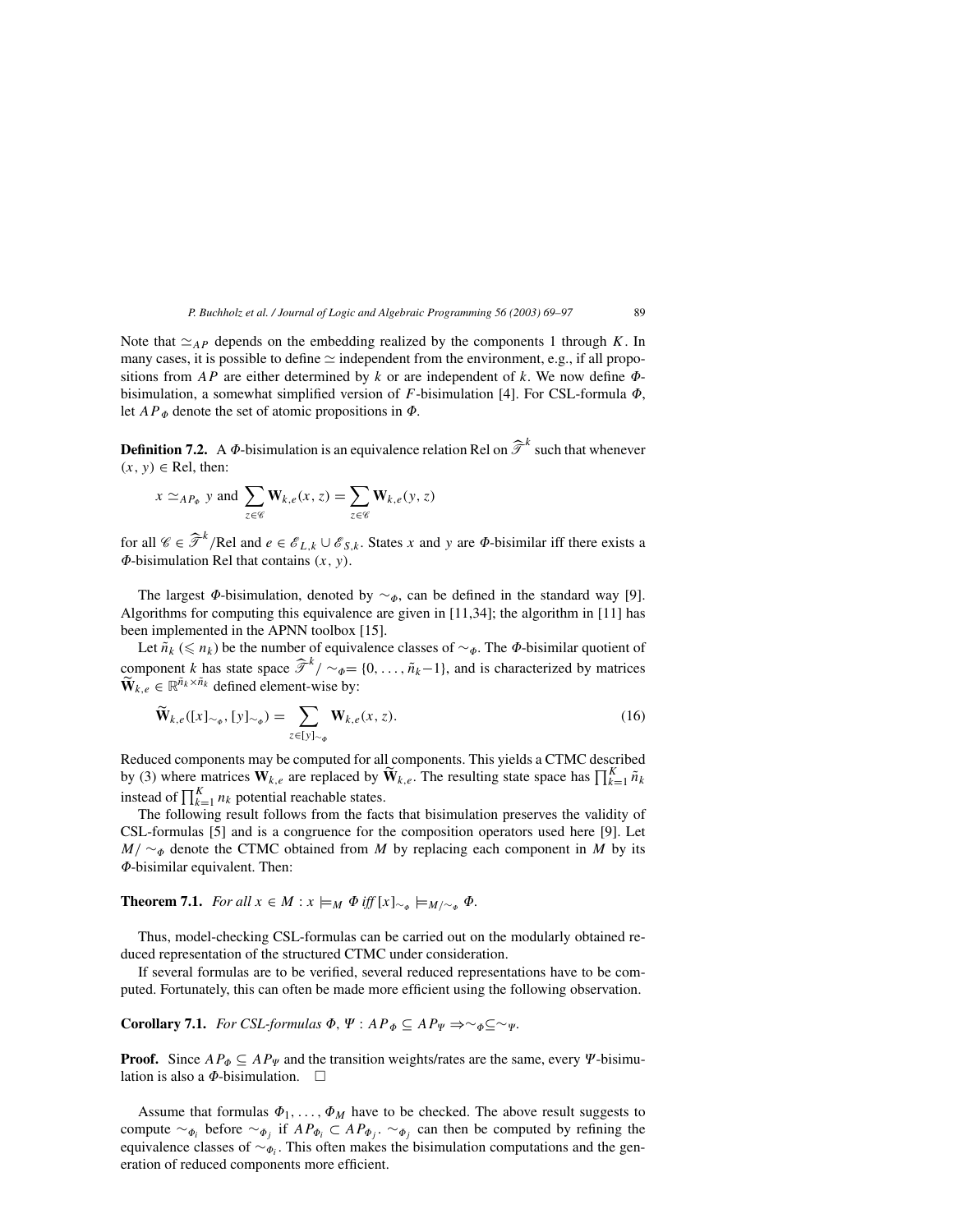To summarize the results of this section, we present the following algorithm:

- (1) Input: Structured description with components  $1, \ldots, K$  and  $\mathcal{T}$
- (2) Formulas  $\Phi_1, \ldots, \Phi_M$
- (3) for  $(i = 1$  to  $M$ ) do (4) for  $(k = 1$  to  $K$ ) do
- 
- (5) compute  $\sim_{\Phi_i}$  for component k

(6) generate matrices **W**<sub>k,e</sub> according to ∼ $\varphi_i$  using (16)

(7) check formula  $\Phi_i$  on the reduced CTMC to construct Sat $(\Phi_i)$ 

To model-check formulas in the reduced model, the structured algorithms of Section 5 are used that exploit the reduced Kronecker representation. The reduction factor depends on both the structure of the components and the formulas.

A different strategy would be to exploit bisimulations among different components rather than on individual components (as we did here). For instance, it is well known that for identical components which are symmetrically connected, bisimulations can be generated by abstracting from the order of the components. Such approach can be integrated with the structured analysis approach (see [10]).

## **8. An application example**

We illustrate our approach by model-checking a cluster of workstations consisting of two sub-clusters connected via a backbone connection (taken from [29]), and model-checking a simple tandem QN (taken from [32]). All reported experiments are carried out on a Sun Enterprise 250 with 400 MHz CPU and 2 Gb main memory running Solaris 5.7. The reported execution times are all wall clock times.

## *8.1. Workstation cluster*

Each sub-cluster consists of N workstations, connected in a star topology with a central switch that provides the interface to the backbone. Each system of the component (workstations, switches, and backbone) can break down. There is single repair unit that takes care of repairing failed components. The computing power of the cluster is over-dimensioned, in order to be able to accommodate varying levels of traffic volume, as well as to cope with component failures. The system operation is subject to the following informal constraints [29]:

- In order to provide *minimum* quality of service (QoS), at least  $k (k < N)$  workstations have to be operational, and these workstations have to be connected to each other via operational switches. If in each sub-cluster the number of operational workstations drops below  $k$  then an operational backbone is required to ensure that in total at least  $k$ operational workstations are still connected to provide minimum service.
- *Premium* quality of service requires at least N operational workstations, with the same connectivity constraints as mentioned above.

The CTMC of the system model is obtained from the generalized SPN (GSPN) depicted in Fig. 2 using similar assumptions as in [29], so the immediate transitions are modeled by timed events with short delays in order to obtain CTMCs of same size. For simplicity, we assume that transitions rates are not state-dependent. The first two "rows" in the GSPN represent the two groups of workstations. In each group, individual workstations can fail (transition WorkstationFail). Once failed, the workstation is Down, and the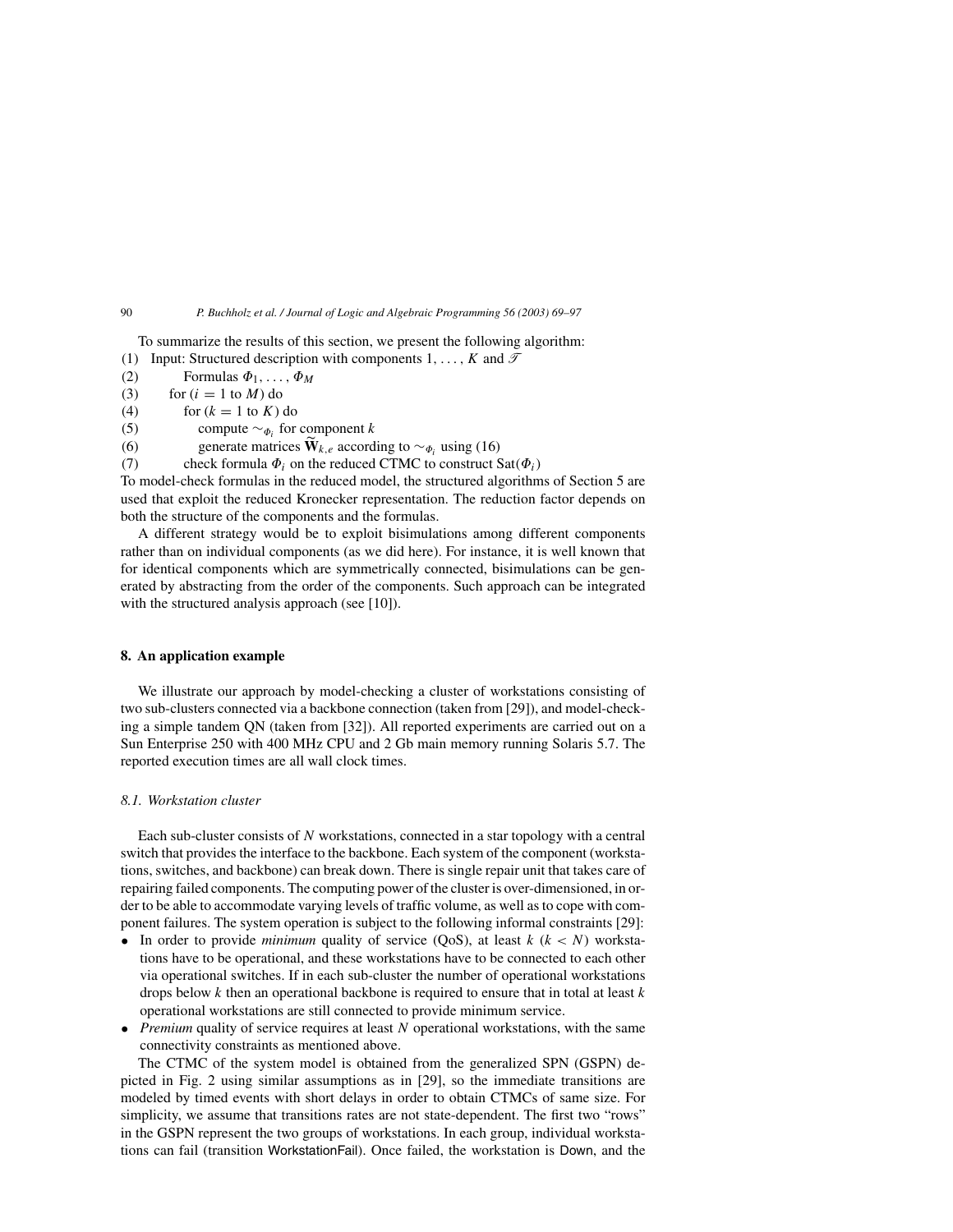

Fig. 2 GSPN model of the workstation cluster (taken from [29]).

Table 2 Abbreviations of basic formulas for the workstation cluster

| LeftOperational,               | (#LeftWorkstationUp $\geq i$ ) $\wedge$ (#LeftSwitchUp $> 0$ )                                    |
|--------------------------------|---------------------------------------------------------------------------------------------------|
| RightOperational <sub>i</sub>  | (#RightWorkstationUp $\geq i$ ) $\wedge$ (#RightSwitchUp $> 0$ )                                  |
| Conn                           | (#LeftSwitchUp > 0) $\wedge$ (#BackboneUp > 0)                                                    |
|                                | $\wedge$ (#RightSwitchUp > 0)                                                                     |
| <i>Operational<sub>i</sub></i> | (#LeftWorkstationUp + #RightWorkstationUp $\geq i$ ) $\wedge$ Conn                                |
| Minimum                        | LeftOperational <sub>k</sub> $\vee$ RightOperational <sub>k</sub> $\vee$ Operational <sub>k</sub> |
| Premium                        | LeftOperational <sub>N</sub> $\vee$ RightOperational <sub>N</sub> $\vee$ Operational <sub>N</sub> |
|                                |                                                                                                   |

repair unit is needed to repair the workstation. The repair unit is depicted at the bottom of the figure. If a repair unit (token) is Available, repair starts almost immediately (transition WorkstationInspect), the workstation is InRepair. Once repaired successfully (transition WorkstationRepair), the workstation is Up again. The evolution of the other components of the system is very similar. The next two "rows" in Fig. 2 represent the behavior of the two switches, and the last row represents the backbone.

The CSL-formulas for the workstation cluster example are constructed from atomic propositions that range over the individual markings of the place of the GSPN. For place P and natural number *n*, proposition  $\#P \leq n$  is valid if and only if place P contains  $\leq n$  tokens. Appropriate abbreviations for the case study at hand are listed in Table 2.

## *8.2. Experimental results for the workstation cluster*

We decompose the model into three components: the left workstations, the right workstations, and the remaining parts (switches, backbone and repair unit). We consider the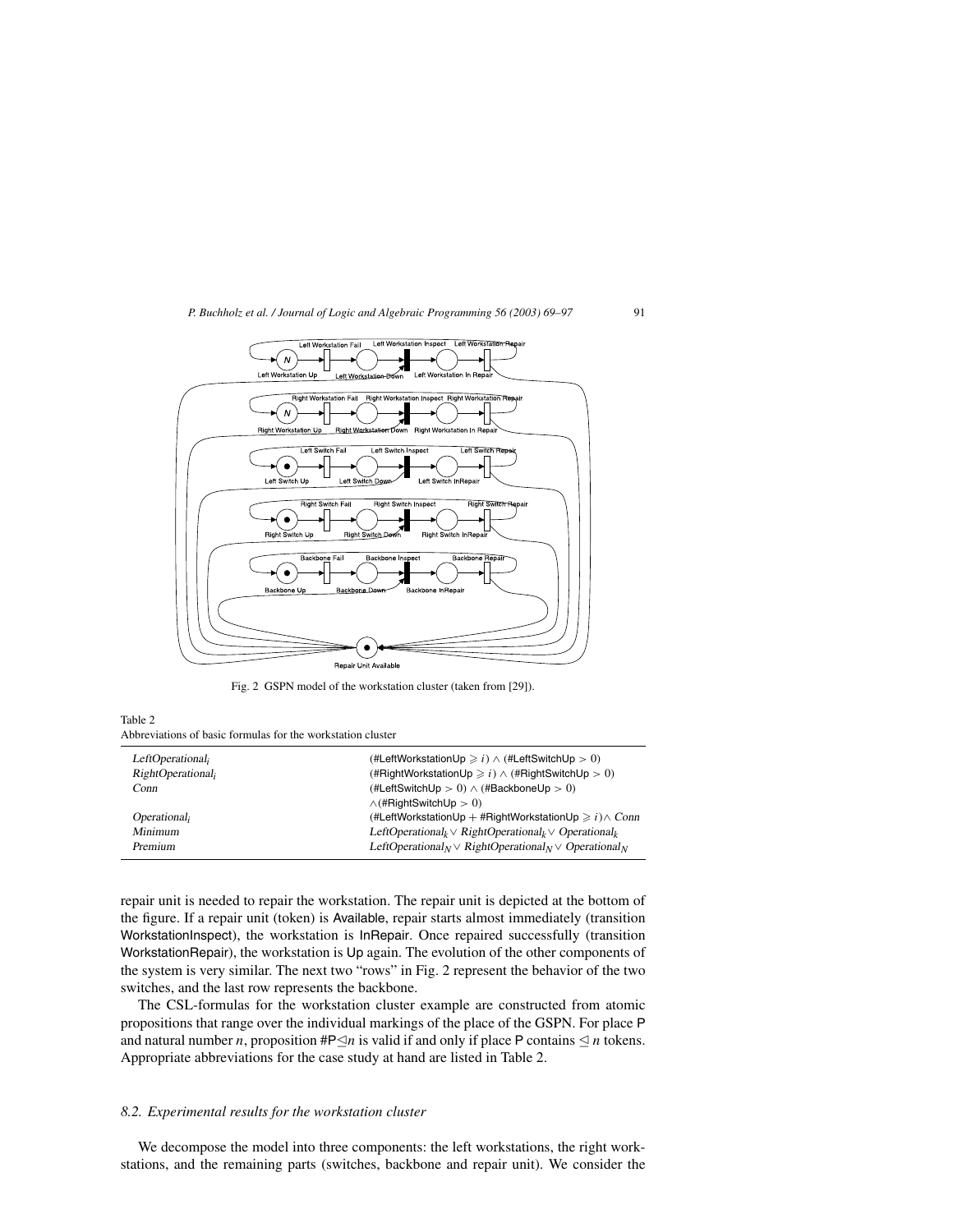92 *P. Buchholz et al. / Journal of Logic and Algebraic Programming 56 (2003) 69–97*

| Experimental data for the workstation cluster |                 |       |                         |       |                         |       |                        |       |
|-----------------------------------------------|-----------------|-------|-------------------------|-------|-------------------------|-------|------------------------|-------|
| N                                             | $ \mathscr{T} $ | ⊗     | $\Omega_1$              |       | $\Omega_2$              |       | $\Omega_3$             |       |
|                                               |                 |       | $RS_{\mathscr{S}_1}($ ) | Time  | $RS_{\mathscr{S}_1}($ ) | Time  | $RS_{\mathscr{S}_1}()$ | Time  |
| 32                                            | 38.676          | 67.0  | 10.5                    | 0.02  | 3.1                     | 0.03  | 30.3                   | 0.02  |
| 256                                           | 2,373,652       | 104.5 | 78.6                    | 2.61  | 20.1                    | 3.57  | 1385.1                 | 2.43  |
| 512                                           | 9.465.876       | 190.5 | 156.4                   | 10.63 | 39.6                    | 14.7  | 5390.9                 | 13.61 |
| 1024                                          | 37,806,100      | 362.5 | 312.1                   | 43.55 | 78.5                    | 59.90 | 21181.2                | 58.42 |

Table 3 Experimental data for the workstation cluster

model for increasing numbers of  $N$  (up to 1024) workstations. Note that only the size of the state space of the first two components increases in dimension while the rest remains constant. For analysis, the Kronecker representation and the set of reachable states  $\mathcal T$  are generated in a pre-processing step. We apply the technique of [16]: first, state spaces of components are generated in isolation to achieve a Kronecker representation of **Q** (as given by Eq. (3)). Then, for each component, the reachability graph is minimized using an inverse bisimulation [12]. The set of reachable states is generated on the minimized components. For this model this procedure results in an aggregated overall state space with three states for all considered values of  $N$ , i.e., there are three equivalence classes reachable in the aggregated model. Inverse bisimulations are equivalence relations that preserve reachability. This means that from the set of reachable equivalence classes in the minimized model, the set of reachable states can be easily recreated by a disaggregation step where a reachable aggregated state (i.e., a reachable equivalence class) is substituted by all detailed states belonging to the equivalence class. After a dis-aggregation step of its DAG representation, we achieve a DAG of  $RS_{\mathcal{T}}($ ). The generation of a Kronecker representation and  $RS_{\mathcal{T}}($ ) takes less than 10 s for all considered values of  $N$ . The first three columns of Table 3 list the values considered for  $N$ , the size of the state space, and the size of the Kronecker representation (in Kb), respectively. We model-check  $\Omega_s = \mathcal{S}_{\geq 0.7}(Premium)$  and three different formulas of type  $\mathcal{P}_{\leq p}(\Phi \mathcal{U}^I \Psi)$ . We focus on the latter since these formulas are most complex. Let  $k = 3$ .

As the underlying CTMC of the workstation cluster is strongly connected, model-checking  $\Omega_s$  reduces to the computation of a stationary distribution for a single BSCC  $B = \mathcal{T}$ . This is performed by a Jacobi iteration (with a relaxation factor of 0.9) for a model with  $N = 1024$ . The iteration vector requires 302.4 Mb, i.e., space consumption for iteration vectors clearly dominates memory requirements for the CTMC. A single iteration step takes 113.2 s, resulting in a total time of 100,985 s to converge to a maximum residual of  $1.13 \times 10^{-5}$  in 890 iteration steps.

We consider  $\Omega_1 = \mathcal{P}_{\leq 0,1}(\text{tr } \mathcal{U}^I \text{ Minimum})$  with  $I = [0, 85]$  to allow for a direct comparison with results presented in [29] and a corresponding case study with PRISM.<sup>1</sup> It asserts that the chance that QoS drops below minimum quality within 85 time units is less than 10%. To model-check this formula, one randomization is required (case  $I = [0, t]$ ) with an iterative procedure that considers states in  $\mathcal{S}_1 = \mathcal{F} \setminus \text{Sat}(\neg)$ Minimum) since  $\Phi =$  tt for all states  $s \in \mathcal{T}$ . The fourth and fifth column of Table 3 list the space requirements (to represent set  $\mathcal{S}_1$  for  $\Omega_1$ ; in Kb) and the time (in s) per iteration for verifying  $\Omega_1$ .

<sup>1</sup> http://www.cs.bham.ac.uk/∼dxp/prism/cluster.html/.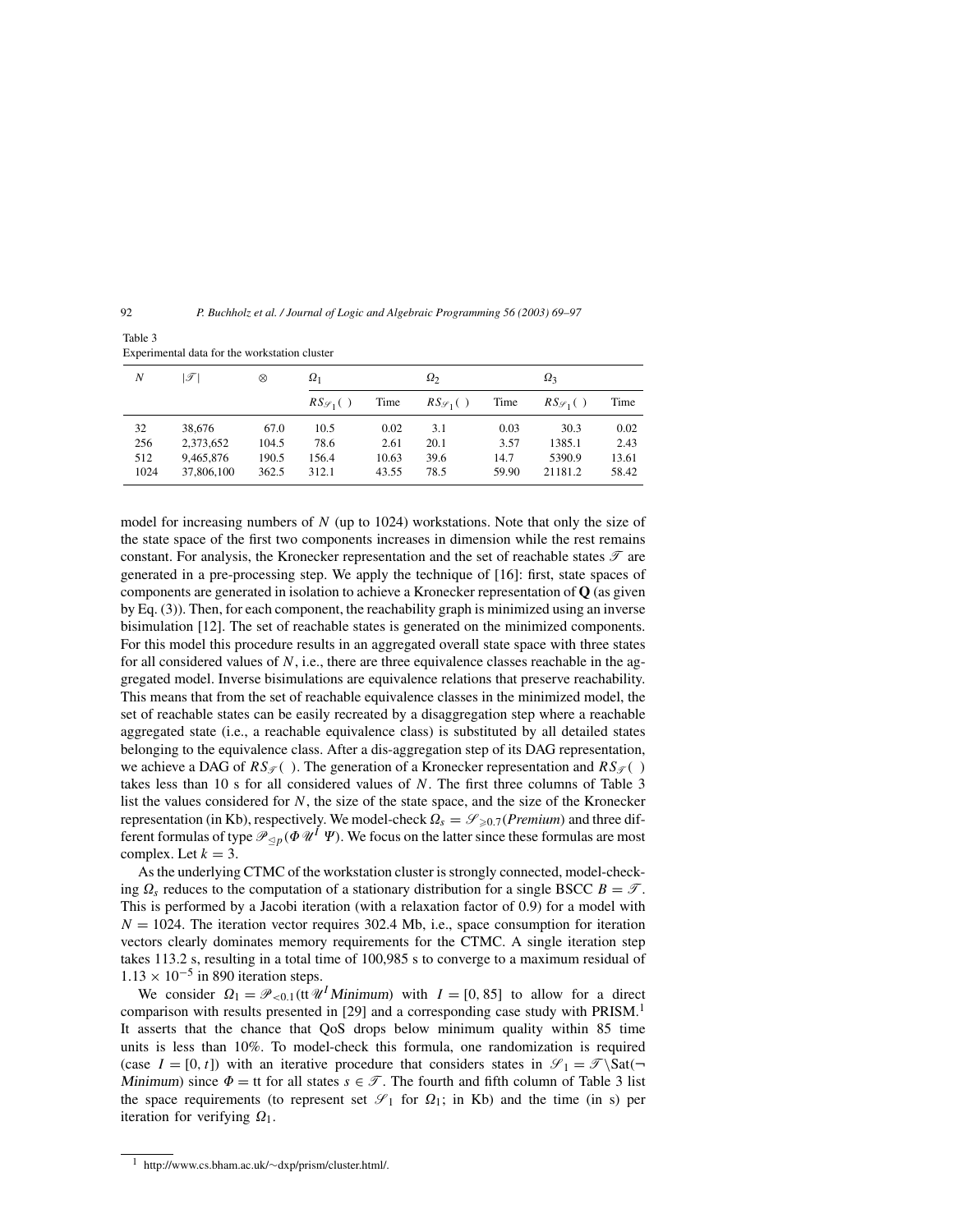Formula  $\Omega_2 = \neg \text{Minimum} \Rightarrow \mathcal{P}_{\leq 0,3}(\text{tt } \mathcal{U}^I - \text{Minimum})$  for  $I = [2, 2]$  is build upon a logical implication that involves the solution of a formula  $\mathcal{P}_{\leq p}(\varPhi\,\mathscr{U}^I\Psi)$  as an intermediate result. It is an interval of kind  $I = [t, t]$  with  $t = 2$ , where the iteration considers a set  $\mathcal{S}_1 = \mathcal{T}$  as  $\Phi =$  tt for all states  $s \in \mathcal{T}$ . Since  $\mathcal{S}_1$  is slightly larger for  $\Omega_2$  than for  $\Omega_1$ , computation times increase but remain within the same order of magnitude (cf. Table 3, sixth and seventh column).

Finally, we consider formula  $\Omega_3 = \mathcal{P}_{>0.8}(Minimum \mathcal{U}^I$  Premium), where  $I = [t, t'] =$ [20, 40]. (These formulas can neither be checked with the current implementation of ET-MCC [32] nor with PRISM [41].) This formula requires a double randomization: one for the interval  $[0, t'-t] = [0, 20]$  and another for the interval  $[0, t] = [0, 20]$ . Randomization in both phases is carried out with different sets  $\mathscr{S}_1$  and  $\mathscr{S}_3$ , e.g., for  $N = 1024$  we need 1029 steps for the first phase and 895 steps for the second phase. The entire computation requires 112,757 s. In the second phase, the iteration does not reach a fix-point but stops since the resulting Boolean values are determined for all states.

## *8.3. A simple tandem queue*

This example is taken from [32]. It is a simple tandem queuing network of a  $M/Cox_2/1$ queue and a  $M/M/1$  queue which both have finite capacity c, such that a blocking phenomenon can be observed. We use this model to illustrate the effect of the different termination criteria we employ. Table 4 gives the number of iteration steps to evaluate  $\mathcal{P}_{>p}$ (tt  $\mathcal{U}^{I}$  full) with  $I = [0, t]$  for different values of p and t but fixed capacity  $c = 255$ which implies  $|\mathcal{T}| = 130, 816$ . The atomic proposition full identifies situations in which both queues reach their capacities. The iterative computation of vectors  $x^{(i)}$  reaches a fix-point

| Table 4                 |  |  |
|-------------------------|--|--|
| Tandem QN with blocking |  |  |

| $\boldsymbol{p}$ | $\boldsymbol{t}$ | # steps |      |  |
|------------------|------------------|---------|------|--|
|                  |                  | (11)    | (12) |  |
| 0.1              | $\sqrt{5}$       | 173     | 228  |  |
| 0.1              | 10               | 315     | 394  |  |
| 0.1              | 15               | 375     | 552  |  |
| 0.1              | $20\,$           | 492     | 706  |  |
| 0.3              | $\sqrt{5}$       | 165     | 228  |  |
| 0.3              | $10\,$           | 317     | 394  |  |
| 0.3              | 15               | 389     | 552  |  |
| 0.3              | 20               | 492     | 706  |  |
| 0.7              | $\sqrt{5}$       | 169     | 228  |  |
| 0.7              | $10\,$           | 318     | 394  |  |
| 0.7              | 15               | 413     | 552  |  |
| 0.7              | 20               | 526     | 706  |  |
| 0.9              | $\sqrt{5}$       | 174     | 228  |  |
| 0.9              | 10               | 332     | 394  |  |
| 0.9              | 15               | 481     | 552  |  |
| 0.9              | 20               | 526     | 706  |  |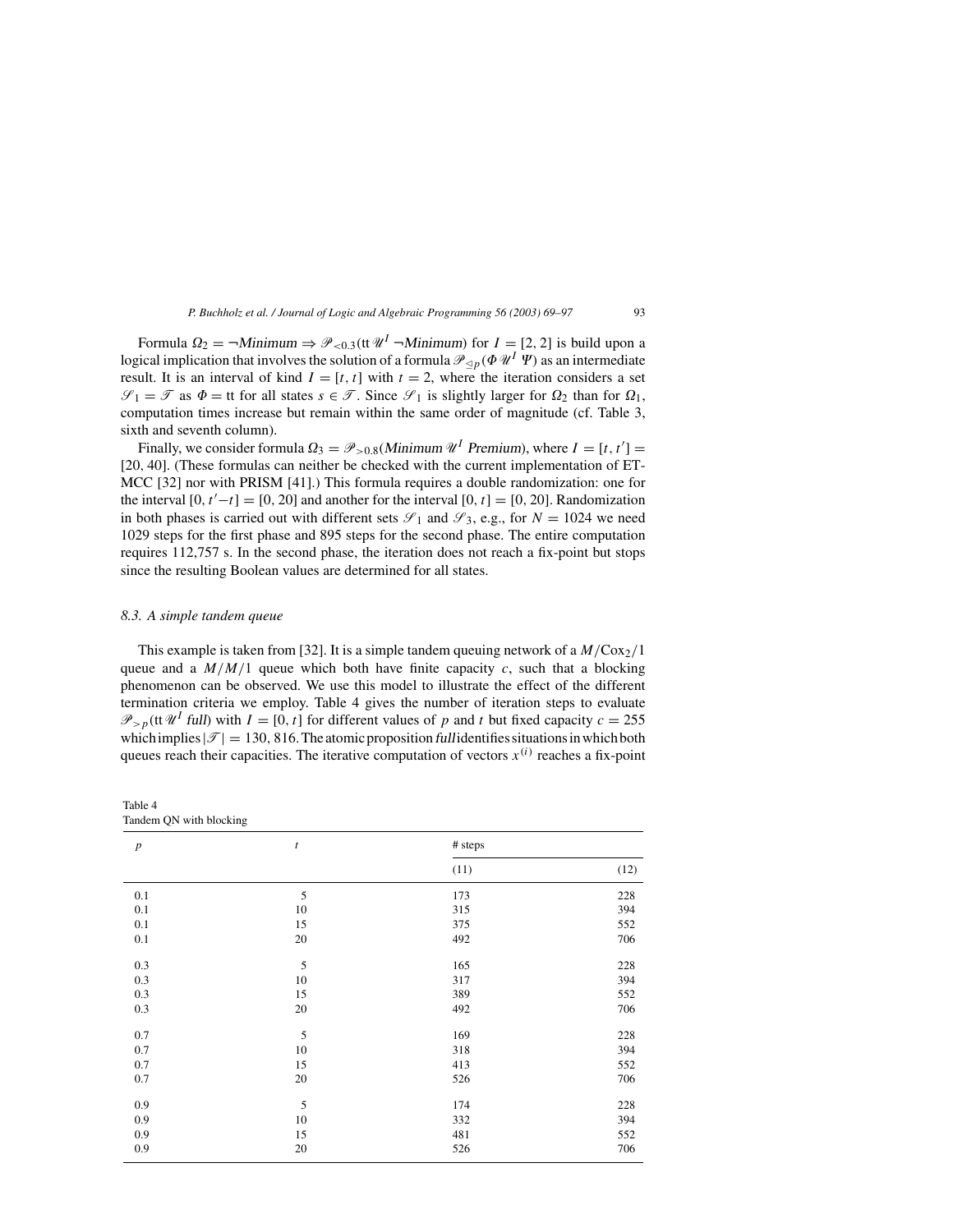94 *P. Buchholz et al. / Journal of Logic and Algebraic Programming 56 (2003) 69–97*

Table 5 Tandem QN with blocking

|    | # steps | Time per step | Total time |
|----|---------|---------------|------------|
|    | 168     | 41.62         | 7217       |
| 10 | 313     | 44.80         | 14,236     |
| 15 | 462     | 41.85         | 19,552     |
| 20 | 607     | 42.64         | 26,100     |
| 25 | 753     | 41.86         | 31,737     |
| 30 | 881     | 41.96         | 37,205     |

after 526 steps independently from values of p and t if we use the implementation of (11). We exercised the tandem model for different values of  $p$  and different time horizons  $t$  and both implementations of (11) and (12). Results are given in Table 4, where columns  $\#$  steps either refer to the implementation of (11) or (12) respectively. In this model, the termination criterion appears to be rather insensitive to the selection of  $p$ but very sensitive to the selection of t in case of  $(11)$  and neither sensitive to p nor t for (12). If  $t > 20$  the mode of the Poisson distribution exceeds 526 and the fix-point termination criterion turns out to be the most effective in case of (11), for small values of  $t$  the decision criterion is effective and causes termination much ahead of the right truncation point of Fox and Glynn [26]. It is interesting to see, that for this example the number of steps for the iteration according to (11) is significantly less than for (12) which is more efficient per step. In summary, we see that the variety of different termination criteria is useful and it is not clear in general whether (11) or (12) is more efficient in terms of computation time, as far as space is concerned, (12) is clearly superior to  $(11)$  since it uses one vector less.

Finally, we consider the tandem network for a large configuration with  $c = 4095$  to achieve results comparable to [36]. The time to generate the Kronecker representation and  $RS_{\mathcal{F}}($  ) is 242 s; the bisimulation approach is not applied due to the size of component state spaces, i.e. the first queue results in a state space with 8191 states, the second has 4096 states. The whole model has  $|\mathcal{T}| = 33,550,336$  states. We compute a solution of formula  $\Omega = \mathcal{P}_{>0.5}$ (tt  $\mathcal{U}^I$  full) for interval  $I = [0, t]$  with different values of t. Table 5 give results obtained over a range of parameter values  $t$  (column 1). Column 2 gives the number of iteration steps, column 3 the time per step in seconds, and the last column gives the total time in seconds using the implementation of (11).

The DAG  $RS_{\mathscr{S}_1}$  ( ) encodes 33,542,144 states, consists of 2 nodes and uses 163,844 bytes. The randomization procedure requires several vectors, where each uses 268,337,152 bytes (double precision), which creates the bottleneck for this approach in terms of space. For the considered values of  $t$ , termination happens in all cases due to the fact that intermediate results are sufficient to determine the formula. This kind of termination is effective in case of relatively small time horizons or a slow rate of convergence.

## **9. Conclusions**

This paper considers a new approach for model-checking CSL formulas based on a combination of CSL model-checking algorithms and structured analysis approaches for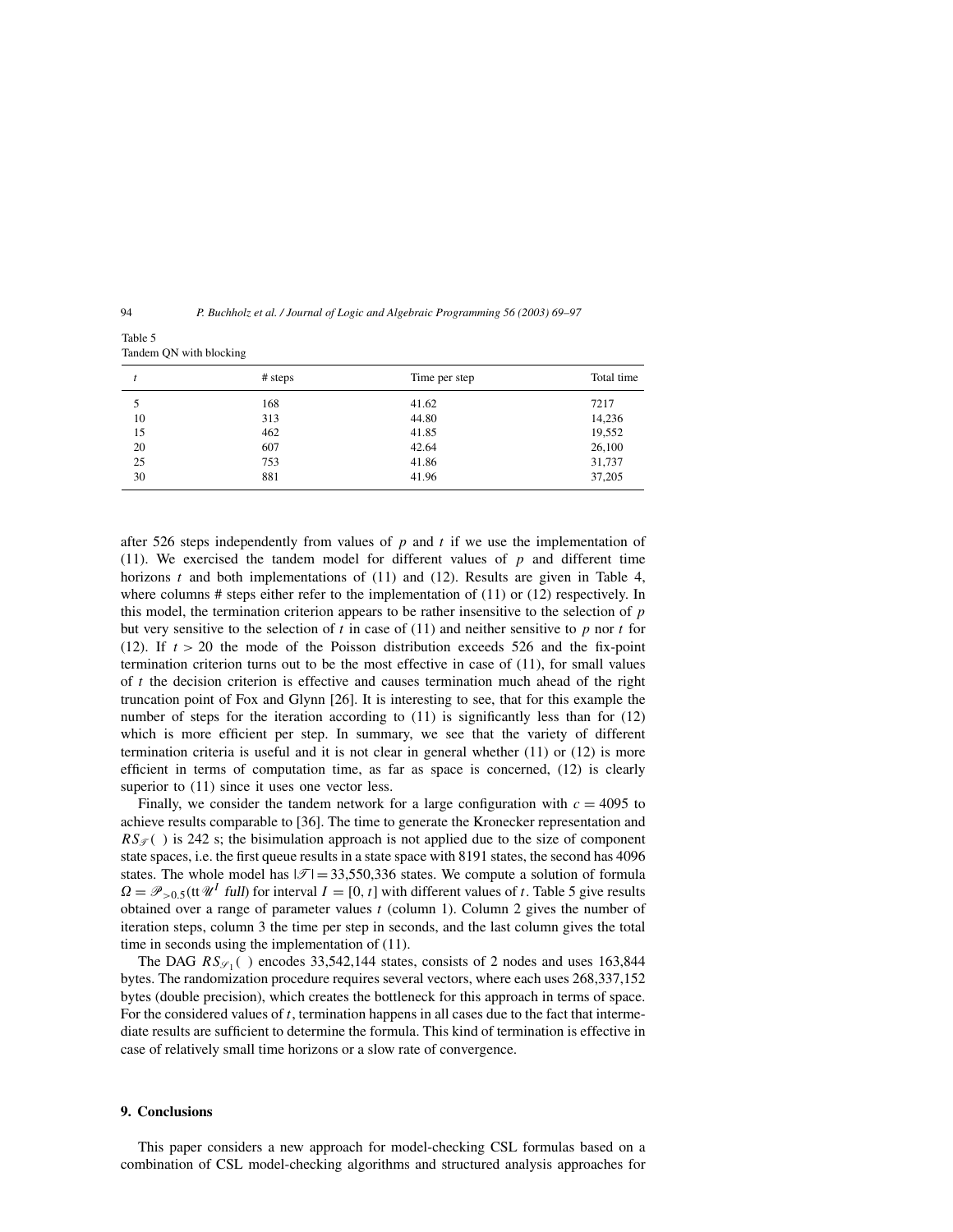large Markov chains. It is shown that with this combination CSL model checking can be applied for fairly large models which are structured as the parallel composition of interacting components. We presented in detail the evaluation of  $\mathscr{P}_{\leq p}(\Phi \mathscr{U}^I \Psi)$  in structured models which is the most complex formula. Furthermore, we show that due to the compositional model structured state space reduction by minimization of components using bisimulation and the elimination of vanishing states can be performed very efficiently.

Since the presented algorithms have been implemented and integrated in the APNN toolbox, they are ready to be used for realistic examples. First results are encouraging, but there is still the need to perform more experiments to compare the different realizations of CSL model-checking algorithms that have been proposed.

## **Appendix A. Kronecker operations for matrices**

Kronecker products and sums are widely used in different branches of mathematics and system analysis. Their application for the analysis of stochastic automata dates back to Plateau [42]. This appendix gives a brief overview of the operations.

**Definition 9.1.** The Kronecker product of two matrices  $A \in \mathbb{R}^{r_1 \times c_1}$  and  $B \in \mathbb{R}^{r_2 \times c_2}$  is defined as  $C = A \otimes B$ ,  $C \in \mathbb{R}^{r_1 r_2 \times c_1 c_2}$ , where

$$
\mathbf{C}(i_1r_2 + i_2, j_1c_2 + j_2) = \mathbf{A}(i_1, j_1)\mathbf{B}(i_2, j_2)
$$

 $(0 \leq i_x < r_x, \ 0 \leq j_x < c_x, \ x \in \{1, 2\}).$ 

The Kronecker sum of two matrices  $A \in \mathbb{R}^{n_1 \times n_1}$  and  $B \in \mathbb{R}^{n_2 \times n_2}$  is defined as

$$
\mathbf{A}\oplus\mathbf{B}=\mathbf{A}\otimes\mathbf{I}_{n_2}+\mathbf{I}_{n_1}\otimes\mathbf{B}.
$$

For Kronecker products and sums the following properties hold if the ordinary matrix products are defined (see [42,43]).

1.  $(A \otimes B) \otimes C = A \otimes (B \otimes C)$  and  $(A \oplus B) \oplus C = A \oplus (B \oplus C)$  associativity,

2. (AB)  $\otimes$  (CD) = ( $\mathbf{A} \otimes \mathbf{C}$ )( $\mathbf{B} \otimes \mathbf{D}$ ) compatibility with multiplication,

3.  $(A + B) \otimes (C + D) = A \otimes C + A \otimes D + B \otimes C + B \otimes D$  distributivity over addition,

4.  $(\mathbf{A} \otimes \mathbf{B})^{\mathrm{T}} = \mathbf{A}^{\mathrm{T}} \otimes \mathbf{B}^{\mathrm{T}}$  compatibility with transposition,

5.  $(\mathbf{A} \otimes \mathbf{B})^{-1} = \mathbf{A}^{-1} \otimes \mathbf{B}^{-1}$  compatibility with inversion.

Since Kronecker products and sums are associative, the following generalisations are well-defined.

$$
\bigotimes_{j=1}^{J} \mathbf{A}_{j} = \mathbf{A}_{1} \otimes \bigotimes_{j=2}^{J} \mathbf{A}_{j} \text{ and } \bigotimes_{j=1}^{J} \mathbf{A}_{j} = \mathbf{A}_{1} \oplus \bigoplus_{j=2}^{J} \mathbf{A}_{j}.
$$

Generalised Kronecker products and sums can be transformed into some standardized form applying the above properties several times.

$$
\bigotimes_{j=1}^{J} \mathbf{A}_{j} = \prod_{j=1}^{J} \mathbf{I}_{l_{j}} \otimes \mathbf{A}_{j} \otimes \mathbf{I}_{u_{j}} \text{ and } \bigoplus_{j=1}^{J} \mathbf{A}_{j} = \sum_{j=1}^{J} \mathbf{I}_{l_{j}} \otimes \mathbf{A}_{j} \otimes \mathbf{I}_{u_{j}},
$$

where  $A_j \in \mathbb{R}^{r_j, c_j}, l_j = \prod_{i=1}^{j-1} c_i$  and  $u_j = \prod_{i=j+1}^{J} r_i$ .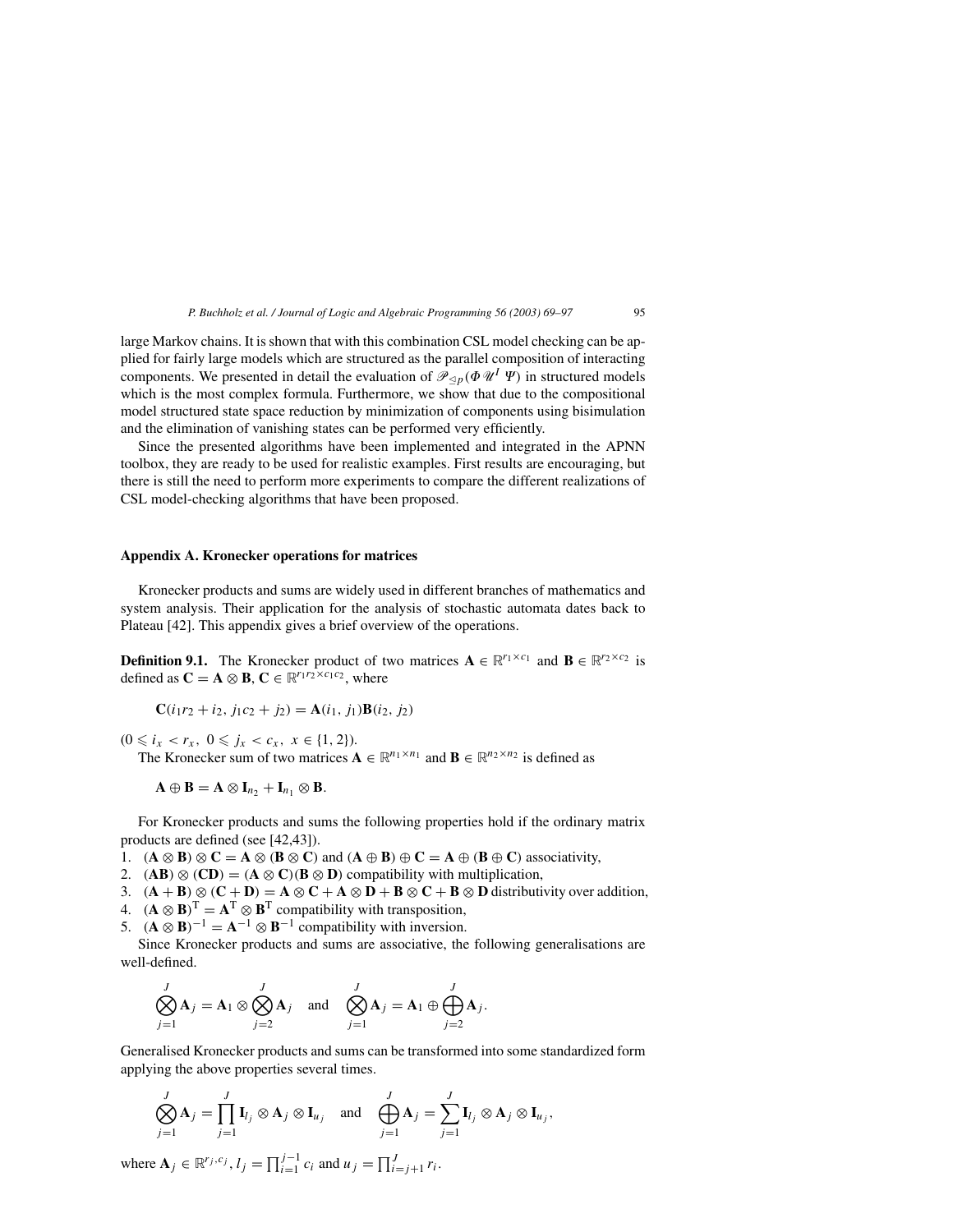## **References**

- [1] A. Aziz, K. Sanwal, V. Singhal, R. Brayton, Verifying continuous time Markov chains, in: R. Alur, T.A. Henzinger (Eds.), Computer-Aided Verification, LNCS 1102, Springer-Verlag, Berlin, 1996, pp. 269–276.
- [2] A. Aziz, K. Sanwal, V. Singhal, R. Brayton, Model checking continuous time Markov chains, ACM Trans. Comput. Logic 1 (1) (2000) 162–170.
- [3] I. Bahar, E. Frohm, C. Gaona, G. Hachtel, E. Macii, A. Pardo, F. Somenzi, Algebraic decision diagrams and their applications, Formal Meth. Syst. Des. 10 (2/3) (1997) 171–206.
- [4] C. Baier, B.R. Haverkort, H. Hermanns, J.-P. Katoen, On the logical characterisation of performability properties, in: U. Montanari, J.D.P. Rolim, E. Welzl (Eds.), Automata, Languages, and Programming (ICALP) LNCS 1853, Springer-Verlag, Berlin, 2000, pp. 780–792.
- [5] C. Baier, B.R. Haverkort, H. Hermanns, J.-P. Katoen, Model checking continuous-time Markov chains by transient analysis, in: E.A. Emerson, A.P. Sistla (Eds.), Computer-Aided Verification, LNCS 1855, Springer-Verlag, Berlin, 2000, pp. 358–372.
- [6] C. Baier, J.-P. Katoen, H. Hermanns, Approximate symbolic model checking of continuous-time Markov chains, in: J.C.M. Baeten, S. Mauw (Eds.), Concurrency Theory, LNCS 1664, Springer-Verlag, Berlin, 1999, pp. 146–162.
- [7] R. Bryant, Graph-based algorithms for Boolean function manipulation, IEEE Trans. Comput. 35 (8) (1986) 677–691.
- [8] P. Buchholz, Die Strukturierte Analyse Markovscher Modelle, IFB 282, Springer, Berlin, 1991.
- [9] P. Buchholz, Markovian process algebra: composition and equivalence, in: U. Herzog, M. Rettelbach (Eds.), Proc. of the 2nd Work. on Process Algebras and Perf. Modelling, vol. 27, Arbeitsberichte des IMMD, University of Erlangen, 1994, pp. 11–30.
- [10] P. Buchholz, Hierarchical Markovian models: symmetries and reduction, Perform. Eval. 22 (1995) 93–110.
- [11] P. Buchholz, Efficient computation of equivalent and reduced representations for stochastic automata, Int. J. Comput. Syst. Sci. Eng. 15 (2) (2000) 93–103.
- [12] P. Buchholz, Hierarchical structuring of superposed GSPNs, IEEE Trans. Softw. Eng. 25 (2) (1999) 166-181.
- [13] P. Buchholz, Structured analysis approaches for large Markov chains, Appl. Numer. Math. 31 (4) (1999) 375–404.
- [14] P. Buchholz, G. Ciardo, S. Donatelli, P. Kemper, Complexity of Kronecker operations and sparse matrices with applications to the solution of Markov models, INFORMS J. Comput. 12 (3) (2000) 203-222.
- [15] P. Buchholz, M. Fischer, P. Kemper, C. Tepper, New features in the APNN toolbox, in: P. Kemper (Ed.), Tools of Aachen 2001 Int. Multiconference on Measurement, Modeling and Evaluation of Computer-Communication Systems, Universität Dortmund, Fachbereich Informatik, Forschungsbericht Nr. 760, 2001, pp. 62–68.
- [16] P. Buchholz, P. Kemper, Efficient computation and representation of large reachability sets for composed automata, Discrete Event Dyn. Syst.––Theory Applic. 12 (3) (2002) 265–286.
- [17] J. Campos, M. Silva, S. Donatelli, Structured solution of asynchronously communicating stochastic modules, IEEE Trans. Softw. Eng. 25 (2) (1999) 147–165.
- [18] G. Chiola, M. Ajmone-Marsan, G. Balbo, G. Conte, Generalized stochastic Petri nets: a definition at the net level and its implications, IEEE Trans. Softw. Eng. 19 (2) (1993) 89–107.
- [19] G. Ciardo, Distributed and structured analysis approaches to study large and complex systems, in: E. Brinksma, H. Hermanns, J.-P. Katoen (Eds.), Lectures on Formal Methods and Performance Analysis, LNCS 2090, Springer-Verlag, Berlin, 2001, pp. 344–374.
- [20] G. Ciardo, A.S. Miner, A data structure for the efficient Kronecker solution of GSPNs, in: R. Buchholz, M. Silva (Eds.), Proc. 8th Int. Workshop on Petri Nets and Perf. Models, IEEE CS-Press, 1999, pp. 22–31.
- [21] E. Clarke, E. Emerson, A. Sistla, Automatic verification of finite-state concurrent systems using temporal logic specifications, ACM Trans. Program. Languages Syst. 8 (1986) 244–263.
- [22] E. Clarke, M. Fujita, P.C. McGeer, J.C.-Y. Yang, Multi-terminal binary decision diagrams: an efficient data structure for matrix representation, Formal Meth. Syst. Des. 10 (2/3) (1997) 149–169.
- [23] E.M. Clarke, O. Grumberg, D.A. Peled, Model Checking, MIT Press, 1999.
- [24] S. Donatelli, Superposed stochastic automata: a class of stochastic Petri nets amenable to parallel solution, Perform. Eval. 18 (1994) 21–36.
- [25] S. Donatelli, P. Kemper, Integrating synchronization with priority into a Kronecker representation, Perform. Eval. 44 (1–4) (2001) 73–96.
- [26] B.L. Fox, P.W. Glynn, Computing Poisson probabilities, Commun. ACM 31 (1988) 440–445.